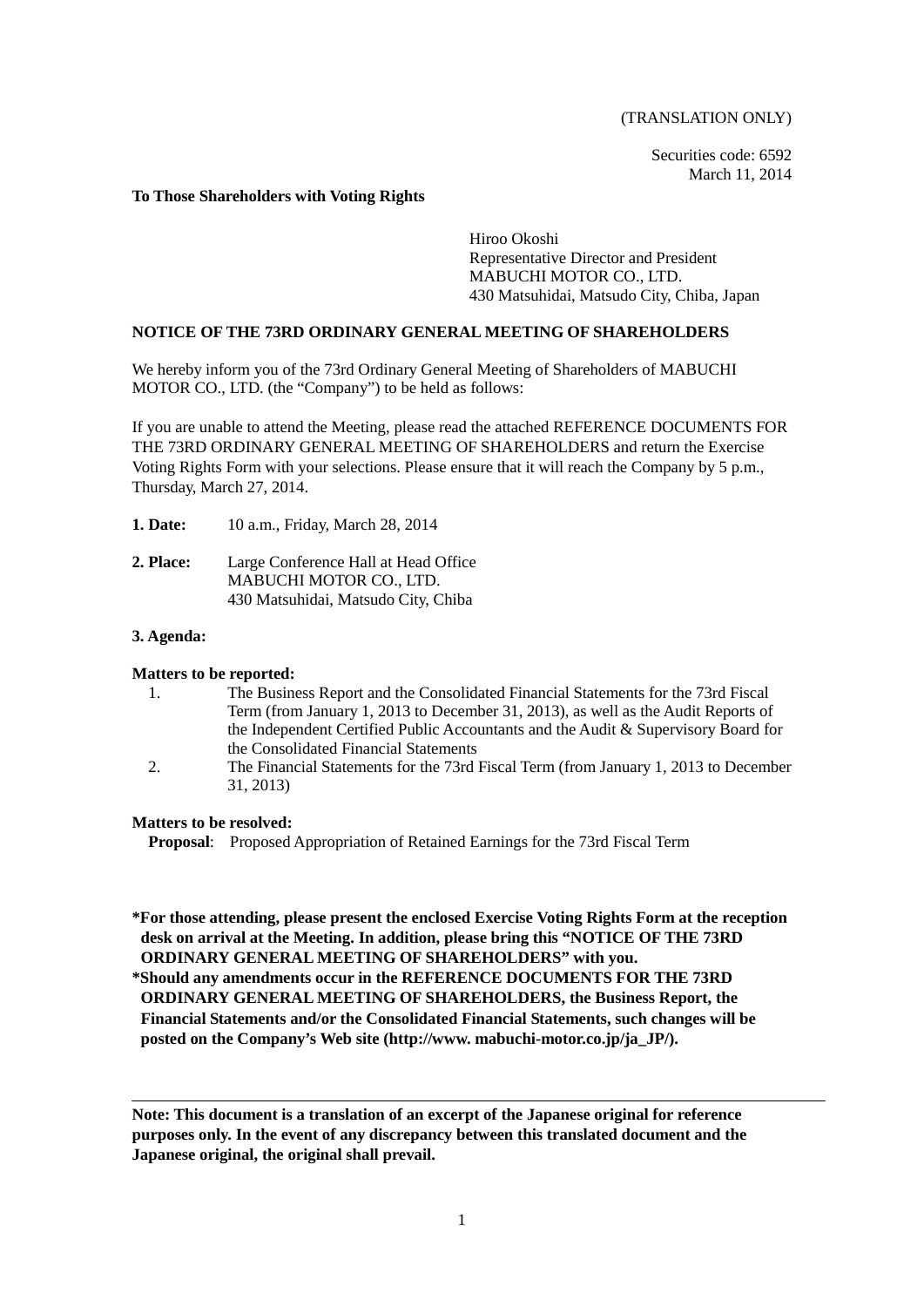## **BUSINESS REPORT (From January 1, 2013 to December 31, 2013)**

# **1. Current Conditions of the Mabuchi Group**

### (1) Business Development and Results

During the fiscal year ended December 31, 2013, the world economy began to gradually recover in the second half. The U.S. economy remained strong due to solid consumer spending and capital investment. Although economic stagnation continued in Europe, signs of recovery began to appear in key countries. The economies of emerging countries showed only gradual growth, with domestic demand varying from region to region. In Japan, the historically unprecedented yen appreciation was corrected, corporate performance showed improvement, and gradual economic recovery continued.

In the markets in which the Mabuchi Group operates, in the Automotive Products Market, demand in the U.S. and emerging countries was strong, while in Europe demand appeared to have bottomed out in some areas. In the Home Appliances, Power Tools & Toys Market and the Precision & Office Equipment Market, the U.S. market, where housing-related spending and consumer spending were strong, acted as a locomotive for demand, and demand in emerging countries continued as well. On the other hand, the Audio & Visual Equipment Market continued to contract.

Under these business conditions, the Mabuchi Group addressed several issues: continued strengthening of the automotive products business and new activities in the consumer and industrial products businesses, sales expansion in China, reorganization of production bases, and manufacturing process innovation.

Specifically, the Group actively implemented measures to achieve further progress with sales and market share expansion, and high quality and high efficiency, and achieved results that will lead to future business growth. These measures included 1) expansion of the customer base for new motors for power window lifters; 2) development and strengthening of sales of new medium-size automotive motors, such as products that do not use neodymium; 3) full-scale entry into the commercial office equipment sector; 4) building of an organizational structure for developing new applications and commencement of activities; 5) strengthening of the business in China by means of a locally self-contained business unit structure; 6) expansion of high-end product production capacity at the coastal production bases in China; 7) expansion of automotive motor production capacity at the two production sites in Vietnam; and 8) laborsaving in production processes and man-hour reduction through expanded introduction of facilities to rationalize production.

As a result, consolidated net sales for the period were 108,401 million yen (a 27.2% increase on a year-on-year basis). Motors sales, which account for the majority of consolidated net sales, were 108,340 million yen (a 27.3% increase on a year-on-year basis).

Operating income for the year was 9,335 million yen (an 84.8% increase on a year-on-year basis) due to improvement in the gross profit ratio as a result of stabilization of the steep rise in materials costs, a trend toward improvement in the product mix, and further yen depreciation coupled with improvement in the selling, general and administrative expenses ratio accompanying the net sales increase. Ordinary income was 16,672 million yen (a 58.6% increase on a year-on-year basis) on improvement in non-operating income due to an increase from the previous year in foreign exchange gains on further yen depreciation during the year. Income before income taxes was 15,015 million yen (a 78.2% increase on a year-on-year basis) as a result of improvement in the balance of extraordinary items due to the non-recurrence of restructuring expenses and loss on sales of investment securities recorded in the previous year, despite an impairment loss on fixed assets in connection with lower profits at some consolidated subsidiaries as a result of contraction of the DVD player market. Net income was 10,519 million yen (a 64.7% increase on a year-on-year basis), despite a slight increase in the consolidated effective tax rate due to the impact of an increase in foreign exchange gains at the parent company, which carries a comparatively high tax burden among its Group companies.

The next section describes market trends and sales conditions categorized into separate markets for motors.

#### 1) Automotive Products Market

Net sales in this market rose sharply to 66,220 million yen (a 35.0% increase on a year-on-year basis). Sales of products for all applications including motors for mirrors, door lock actuators, and air conditioning damper actuators, which are applications for compact motors, and motors for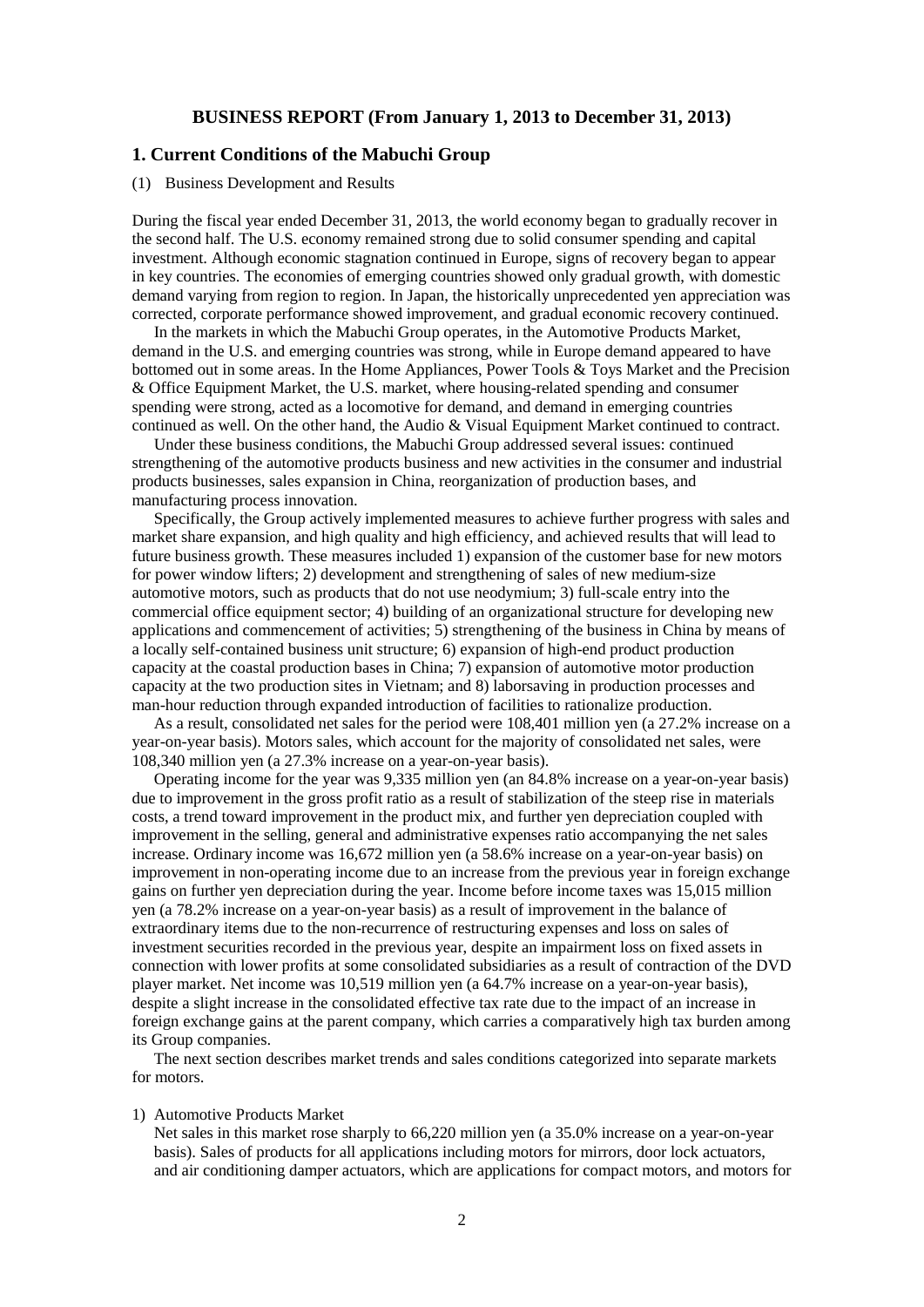power window lifters, power seats, and electronic parking brakes, which are applications for medium- or large-sized motors, developed favorably due to growth in worldwide automobile production as well as an increase in Mabuchi's market share. Furthermore, the weak yen also contributed to the sharp increase.

2) Home Appliances, Power Tools & Toys Market

Net sales in this market rose sharply to 19,786 million yen (a 26.1% increase on a year-on-year basis). Sales of motors for hair dryers and toothbrushes developed favorably in preparation for the year-end sales season, sales of motors for power tools also increased due to a strong U.S. market and higher sales of motors for high-end products, and the weak yen also contributed to the sharp increase.

3) Precision & Office Equipment Market

Net sales in this market increased to 13,479 million yen (an 18.9% increase on a year-on-year basis). Sales of motors for inkjet printers increased due to product mix improvement and the impact of the weak yen. Sales of motors for multifunction printers (MFPs) and laser printers, existing products and newly launched products alike, developed favorably.

# 4) Audio & Visual Equipment Market

Net sales in this market decreased to 8,854 million yen (a 2.1% decrease on a year-on-year basis). Sales of motors for CD players in cars in the after-market sector decreased, and the market for motors for DVD players continued to contract. Sales of both product lines decreased as a result of a greater selectivity in accepting orders to maximize profitability.

| <b>Market Segment</b>               | The 73rd fiscal term<br>(The year ended<br>December 31, 2013)<br>Amount<br>(Millions of Yen) | YOY<br>(% ) | Segment sales as<br>a percentage of<br>net sales<br>(% ) |
|-------------------------------------|----------------------------------------------------------------------------------------------|-------------|----------------------------------------------------------|
| <b>Automotive Products</b>          | 66,220                                                                                       | 35.0        | 61.1                                                     |
| Home Appliances, Power Tools & Toys | 19,786                                                                                       | 26.1        | 18.3                                                     |
| Precision & Office Equipment        | 13,479                                                                                       | 18.9        | 12.4                                                     |
| Audio & Visual Equipment            | 8,854                                                                                        | $-2.1$      | 8.2                                                      |
| Total                               | 108,340                                                                                      | 27.3        | 100.0                                                    |

### <Consolidated sales of motors by application>

(Notes)

1. The Mabuchi Group's businesses have been developed within a single business field related to small motors. Given this single business structure, an explanation by segment is omitted.

- 2. As the Mabuchi Group has sales of several types of motor parts and production equipment in addition to its mainstay motor sales, the amount for consolidated net sales differs from the amount for consolidated sales of motors.
- 3. Amounts less than a million yen have been truncated.
- 4. The figures above don't include consumption tax, etc.
- (2) Capital Investments

Capital investments for the current fiscal year amounted to 5,755 million yen, which includes 1,274 million yen for the construction of facilities for MABUCHI MOTOR (JIANGSU) CO., LTD., MABUCHI MOTOR (JIANGXI) CO., LTD., and MABUCHI MOTOR (DONGGUAN) CO., LTD.; 262 million yen for R&D facilities and equipment; and 4,218 million yen for other facilities and equipment to upgrade product lines and reinforce overall productivity.

(3) Issues to be Addressed

In the outlook for 2014, the forecast for the U.S. economy is for firm corporate earnings and consumer spending, and the European economy is expected to shift to gradual recovery centered on key countries. In Japan, an increase in exports is forecast, and the economy is likely to remain firm despite the impact of a consumption tax increase. On the other hand, only modest growth is forecast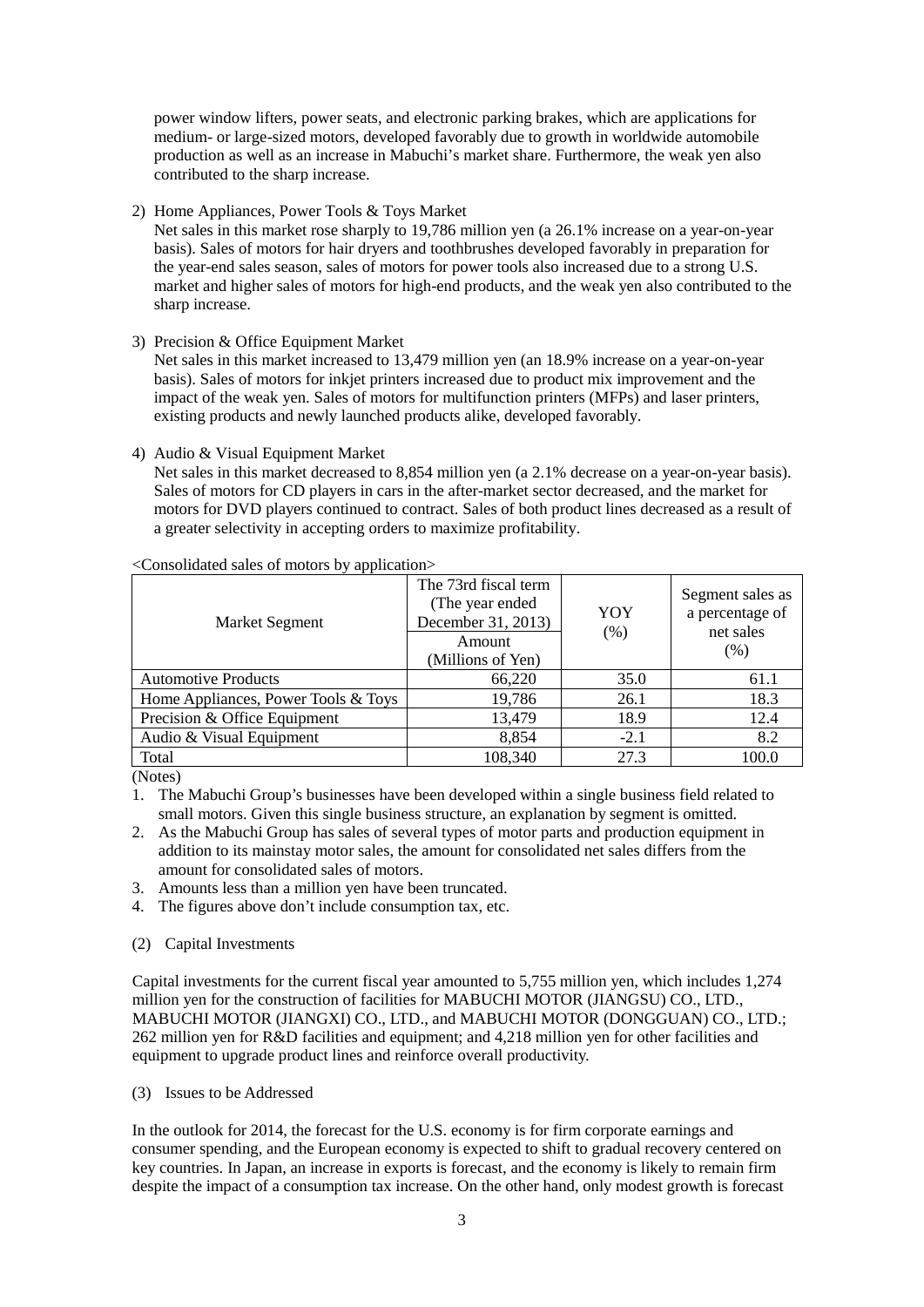for emerging countries, where a sense of uncertainty regarding the economic outlook lingers.

The situation in the markets in which the Mabuchi Group operates is mixed. In the Automotive Products Market, worldwide automobile production is expected to grow and remain strong. In the Home Appliances, Power Tools & Toys Market, demand is expected to be stable in developed countries and to grow gradually in emerging countries. On the other hand, we expect market conditions for key items to soften in the Precision & Office Equipment Market and forecast continued market contraction in the Audio & Visual Equipment Market.

Under these business conditions, the Mabuchi Group will tackle the following issues.

1) Acceleration of Growth in the Automotive Products Business and Development of New Applications in the Consumer and Industrial Products Business In the Automotive Products Business, the Mabuchi Group will work to expand sales of two new motors for power window lifters for which development has been completed: a medium-torque and a high-torque product. We will work to increase the number of models equipped with these products by stepping up sales activities. For the medium-torque product, we will target a Japanese automaker that has already decided to adopt the product. For the high-torque product, we will target a North American automaker for which Mabuchi became an authorized supplier in the previous year. Furthermore, using these motors as a springboard, we will aim to win orders by focusing on acquiring new customers in Japan, North America, and Europe. In the Chinese market, we will maintain our top-level market share by working to increase the number of automobile models equipped with Mabuchi products.

Applications for medium-size automotive motors such as power seats, parking brakes, and engine air intake and exhaust constitute a market sector in which an increase in installation rates can be expected. By completing preparation of a line of new products meant to become standard products for each of these applications, Mabuchi will focus on further expansion of sales of motors for these applications and aim to expand adoptions to new related applications. We will also undertake cost reduction and profitability improvement by boosting sales and production quantities and by optimizing production base location.

Next, in the consumer and industrial product sector, while making the small brush motor business the linchpin, Mabuchi is reinforcing initiatives for medium-size and large brushless motors to uncover latent needs. For medium-size brushless motors, in addition to increasing orders and opening up new customers for motors for copiers and multifunction printers (MFPs), a market sector Mabuchi has already entered, we will seek sales expansion into related applications. Large brushless motors are products developed for vehicles, including electrically assisted bicycles, and full-scale mass production of these motors for such application has already begun. It is possible to apply these motors in other wide-ranging fields, such as assistive equipment, gardening equipment, and industrial equipment, and we will work to open up new applications and win orders for these motors.

### 2) Cost Reduction through Manufacturing Innovation

In order to prevail in global competition, the Mabuchi Group will continue to undertake development of a manufacturing base that cannot be easily imitated by competitors.

During the past three years, in response to sharp increases in labor costs accompanying economic development in countries where production bases are located, the Mabuchi Group has engaged in laborsaving activities and achieved a target of laborsaving equivalent to 30% of direct employees from the fiscal 2010 level. In the coming three years as well, we aim to achieve further laborsaving exceeding 30% by leveraging the laborsaving know-how and automated laborsaving facilities accumulated through activities implemented to date and the structure we have developed to make acceleration of their deployment possible.

In addition to these measures, we will push forward with comprehensive activities to increase productivity, including reduction of non-value-added processes through improvement in production indicators and creation of quality in production processes, and male every effort to not merely eliminate the impact of labor cost increases, but to realize cost reduction.

#### 3) Construction of a New Global Production and Supply Structure

In an era in which labor-intensive manufacturing was prevalent, the ability to secure an abundant supply of workers with manual dexterity was an important consideration in deciding the location of production bases. Mabuchi has developed a structure in which production is concentrated in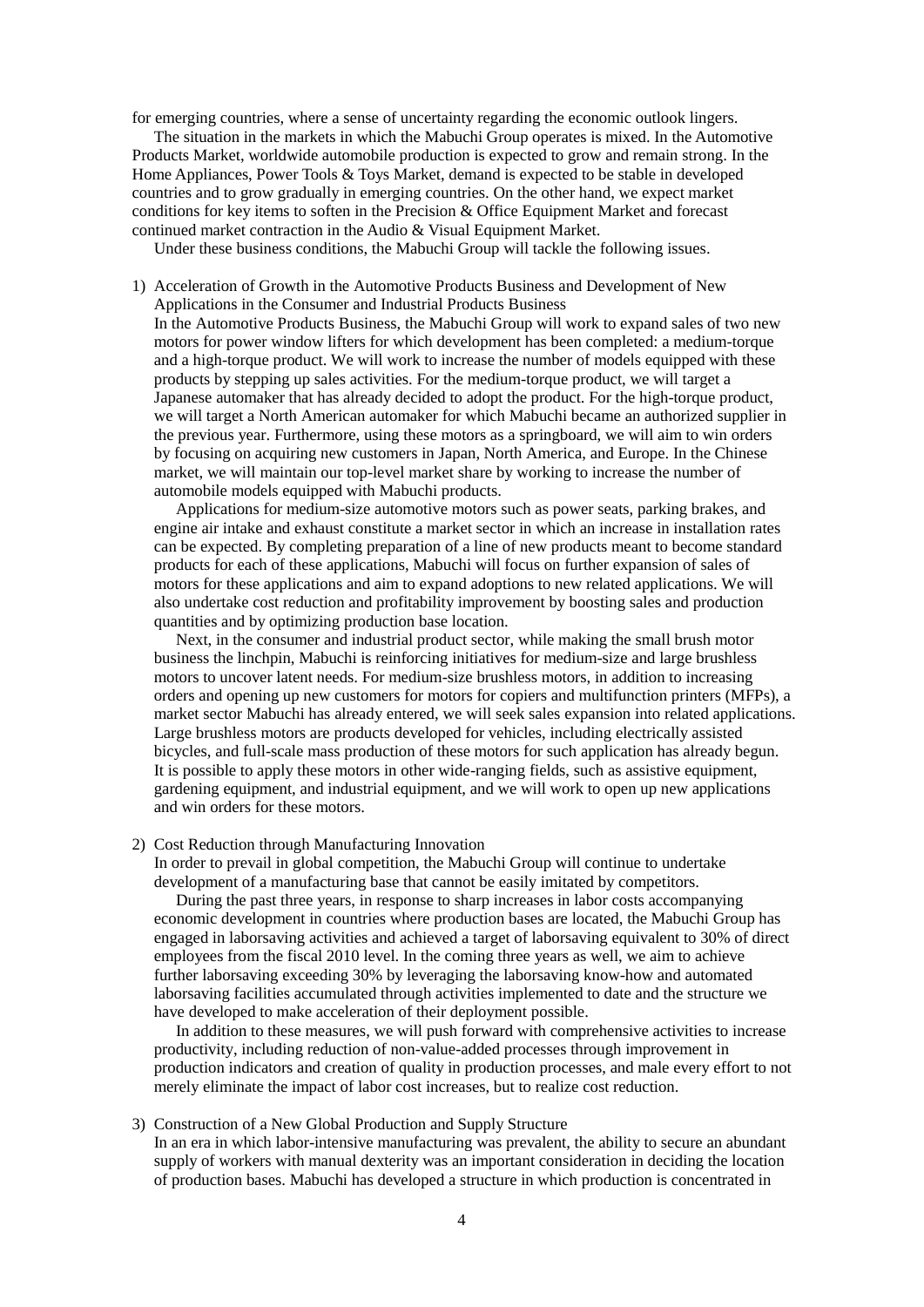Asia, an optimal region in that regard, and supplied motors from Asia to the rest of the world.

Meanwhile, the concept of local production for local consumption has become a strong tendency among customers for medium-size automotive motors, which Mabuchi has positioned as a strategically important application, and manufacturing innovation has brought about a shift from people to facilities as the core element of production.

Taking these developments into consideration—i.e., changes in the industry with regard to applications, changes in manufacturing, customs duties, and other factors—Mabuchi will accelerate its efforts to develop a global production and supply structure with the principal aim to expand the medium-size automotive motor business, which includes products such as power window motors.

| (4) |  | <b>Financial Highlights</b> |
|-----|--|-----------------------------|
|-----|--|-----------------------------|

|                                   |          |          |                                                                           | (Millions of Yen) |
|-----------------------------------|----------|----------|---------------------------------------------------------------------------|-------------------|
|                                   |          |          | 70th fiscal term   71st fiscal term   72nd fiscal term   73rd fiscal term |                   |
|                                   | (FY2010) | (FY2011) | (FY2012)                                                                  | (FY2013)          |
| Net sales                         | 82,752   | 78,886   | 85,254                                                                    | 108,401           |
| Ordinary income                   | 7,587    | 4,926    | 10,510                                                                    | 16,672            |
| Net income (loss)                 | 5,260    | (466)    | 6,385                                                                     | 10,519            |
| Net income (loss) per share (Yen) | 150.14   | (13.31)  | 182.25                                                                    | 300.21            |
| $ROE$ (%)                         | 3.0      | $-0.3$   | 3.6                                                                       | 5.4               |
| Total assets                      | 185,408  | 181,351  | 196,702                                                                   | 227,253           |
| Net assets                        | 174,570  | 168,538  | 181,372                                                                   | 208,791           |
| Shareholders' equity ratio (%)    | 94.2     | 92.9     | 92.2                                                                      | 91.9              |
| Net assets per share (Yen)        | 4,982.43 | 4,810.36 | 5,176.75                                                                  | 5,956.04          |
| Cash dividends per share (Yen)    | 100      | 100      | 100                                                                       | 140               |
| Dividend payout ratio (%)         | 66.6     |          | 54.9                                                                      | 46.6              |
| Dividend on equity ratio (%)      | 2.0      | 2.0      | 2.0                                                                       | 2.5               |

(Notes)

- 1. Net income (loss) per share is calculated using the average number of outstanding shares during the period. Net assets per share are calculated based on the total number of shares outstanding at the end of the period.
- 2. Amounts less than one million yen for net sales, ordinary income, net income (loss), total assets and net assets are omitted. Amounts of net income (loss) per share and net assets per share are rounded to two decimal places.
- 3. Percentages for ROE, shareholders' equity ratio, dividend payout ratio and dividend on equity ratio are rounded to one decimal place.
- 4. Cash dividends per share, dividend payout ratio and dividend on equity ratio for the 73rd fiscal term are projected figures calculated on the assumption that the resolution will be passed on the proposal for appropriation of retained earnings at the 73rd Ordinary General Meeting of Shareholders.
- 5. As the Company's shares held by the ESOP Trust Utilizing Employee Shareholding Association are treated as treasury stock, the relevant number of shares is excluded from the average number of outstanding shares during the period in the calculation of net income per share and the dividend payout ratio for the 73rd fiscal term. Moreover, the relevant number of shares is excluded from the total number of shares outstanding at the end of the period in the calculation of net assets per share and the dividend on equity ratio.
- (5) Major Businesses Conducted by the Mabuchi Group (As of December 31, 2013)

The Mabuchi Group, consisting of the Company, and its 20 subsidiaries (of which 19 are consolidated subsidiaries), engage in the manufacture and sales of small motors used for automotive products, home appliances, power tools  $\&$  toys, precision  $\&$  office equipment and audio  $\&$  visual equipment, etc.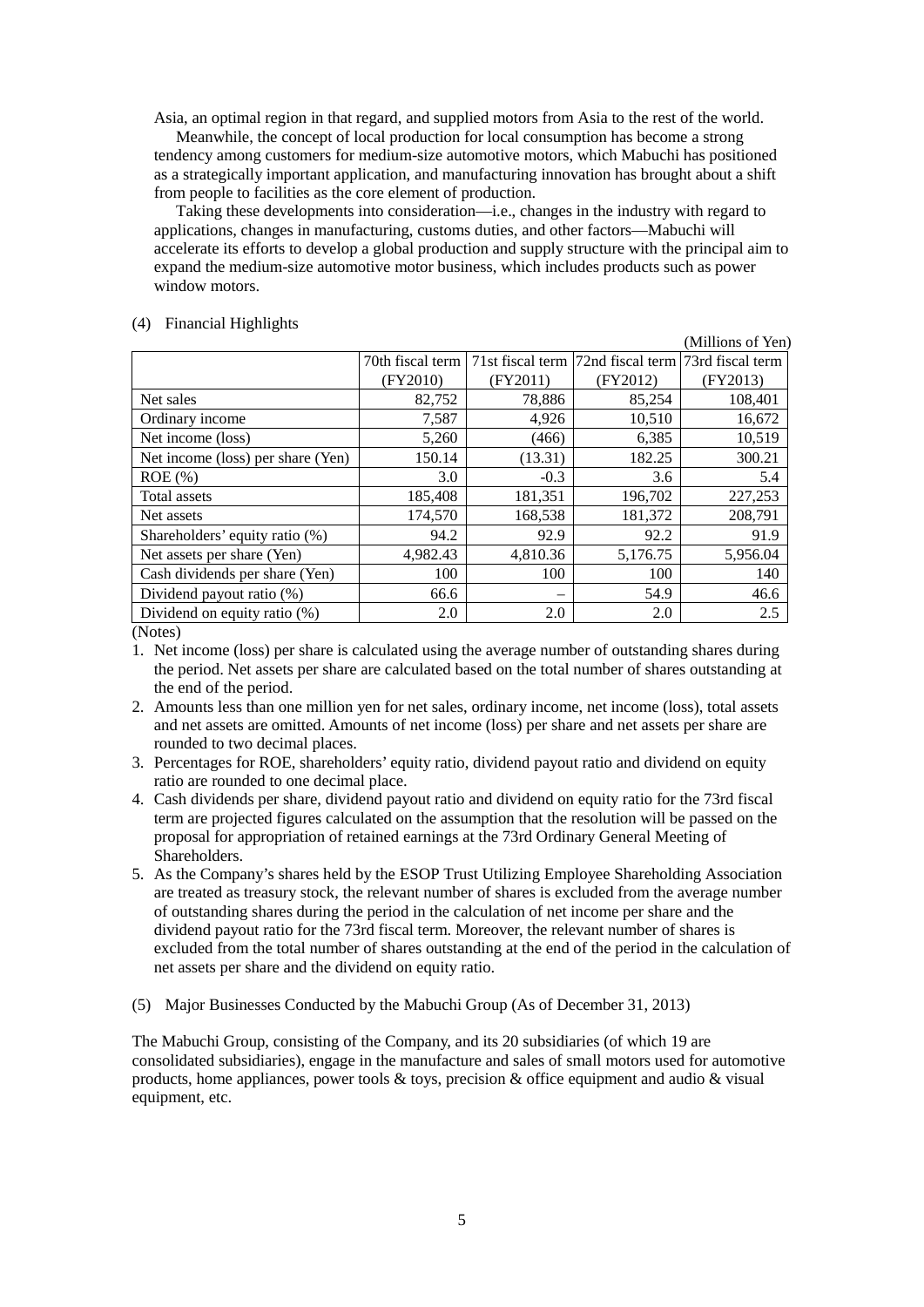# **2. Matters Relating to Stocks** (As of December 31, 2013)

|     | (1) Total Number of Shares Authorized: | 100,000,000                                                      |
|-----|----------------------------------------|------------------------------------------------------------------|
|     | (2) Total Number of Shares Issued:     | 37,875,881<br>(Including $2,730,215$ shares of treasury stock)   |
| (3) | Number of Shareholders:                | 10.139<br>(Decreased by 2,728 from the end of the previous term) |

### (4) Major Shareholders (Top 10)

|                                                                                                 | Number of shares held | Percentage of       |
|-------------------------------------------------------------------------------------------------|-----------------------|---------------------|
| <b>Shareholders</b>                                                                             | (shares)              | shares held $(\% )$ |
| Takaichi Mabuchi                                                                                | 2,500,400             | 7.1                 |
| Northern Trust Co. (AVFC) Sub-account American Clients                                          | 2,286,310             | 6.5                 |
| Mabuchi International Scholarship Foundation, Public<br><b>Interest Incorporated Foundation</b> | 1,500,000             | 4.3                 |
| The Master Trust Bank of Japan, Ltd. (Trust Account)                                            | 1,181,100             | 3.4                 |
| Japan Trustee Services Bank, Ltd. (Trust Account)                                               | 1,155,100             | 3.3                 |
| Takashi Mabuchi                                                                                 | 1,130,300             | 3.2                 |
| Tamotsu Mabuchi                                                                                 | 1,130,207             | 3.2                 |
| Premiere Corporation                                                                            | 1,034,300             | 2.9                 |
| Taka Corporation Co., Ltd.                                                                      | 1,028,000             | 2.9                 |
| TEXAS Inc.                                                                                      | 1,028,000             | 2.9                 |
| $\Delta$ $\sim$                                                                                 |                       |                     |

(Notes)

1. In addition to the above, Mabuchi Motor Co., Ltd. retains 2,730,215 shares of treasury stock.

2. The number of shares of treasury stock is excluded from "Percentage of shares held." The percentages are rounded to one decimal place.

3. 95,200 shares held by the ESOP Trust Utilizing Employee Shareholding Association are included in the calculation of "Percentage of shares held."

## (5) Other Significant Matters Relating to Stocks

The Company introduced an employee incentive plan called the ESOP Trust Utilizing Employee Shareholding Association (hereinafter the "ESOP Trust") to further improve welfare programs for employees who support the Company's growth. The introduction of this plan also aims to enhance the Company's corporate value over the medium to long term by creating greater awareness of the Company's business performance and stock value among its employees.

The Company established a trust with those employee members of Mabuchi Motor Employee Shareholding Association (hereinafter "Our Shareholding Association") who meet certain requirements as its beneficiaries, and this trust, under the ESOP Trust, will acquire at one time the number of Company shares that Our Shareholding Association is expected to acquire between June 2013 and June 2018. Subsequently, the said trust will sell off the Company's shares to Our Shareholding Association on a predetermined day every month.

The number of shares that the ESOP Trust held as of the fiscal year-end was 95,200 shares.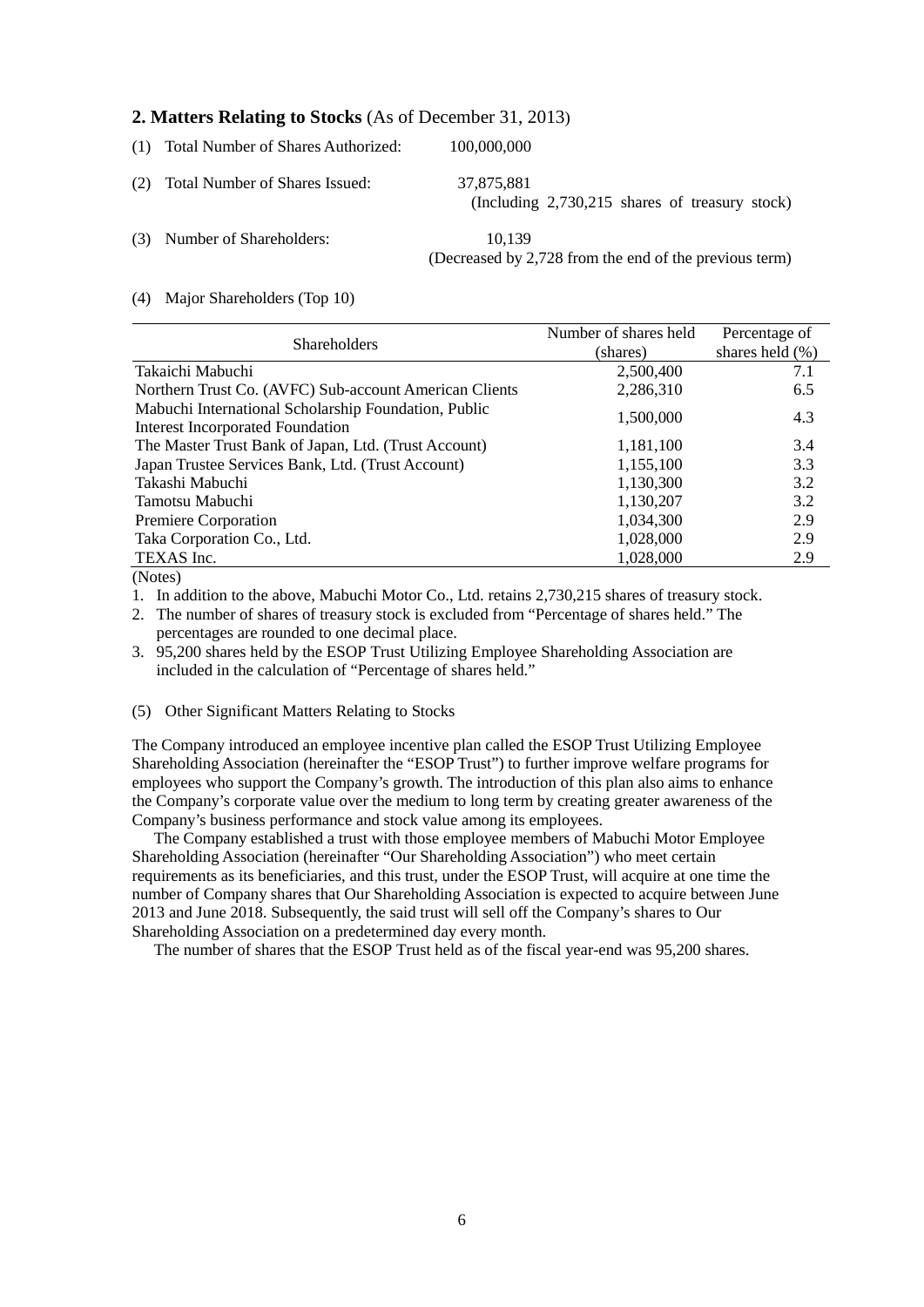# **3. Matters Concerning the Subscription Rights to Shares**

(1) Subscription Rights to Shares Held by the Company's Directors as of December 31, 2013.

Subscription rights to shares resolved at a meeting of the Board of Directors held May 17, 2013.

- 1) Designation of the Subscription Rights to Shares Mabuchi Motor Co., Ltd. 1st Subscription Rights to Shares
- 2) Number of the Subscription Rights to Shares 597 units
- 3) Number of Persons Granted the Subscription Rights to Shares Six (6) directors of the Company (excluding outside directors)
- 4) Type and Number of Shares Underlying the Subscription Rights to Shares 5,970 shares of the Company's common stock (10 shares per subscription right)
- 5) Subscription Amount for the Subscription Rights to Shares No subscription required in exchange for the subscription rights to shares.
- 6) Value of the Property Invested in Exercising the Subscription Rights to Shares One (1) yen per share
- 7) Period for Exercising the Subscription Rights to Shares The period for exercising the subscription rights to shares shall be from May 21, 2013, to May 20, 2033.
- 8) Conditions for the Exercise of the Subscription Rights to Shares
	- i) A person who is allotted the subscription rights to shares (hereinafter "Subscription Right Holder") shall be allowed to exercise the subscription rights to shares, solely in a lump sum, only within a period of not later than ten (10) days following the next day after the date when he/she forfeits the director's position of the Company.
	- ii) In the event a Subscription Right Holder dies, his/her heir may exercise the subscription rights to shares, provided, however, that any person who has inherited the subscription rights to shares from the heir of an allotted person is not allowed to exercise the subscription rights to shares.
- (2) Subscription Rights to Shares Granted to Employees during the Fiscal Year Under Review

None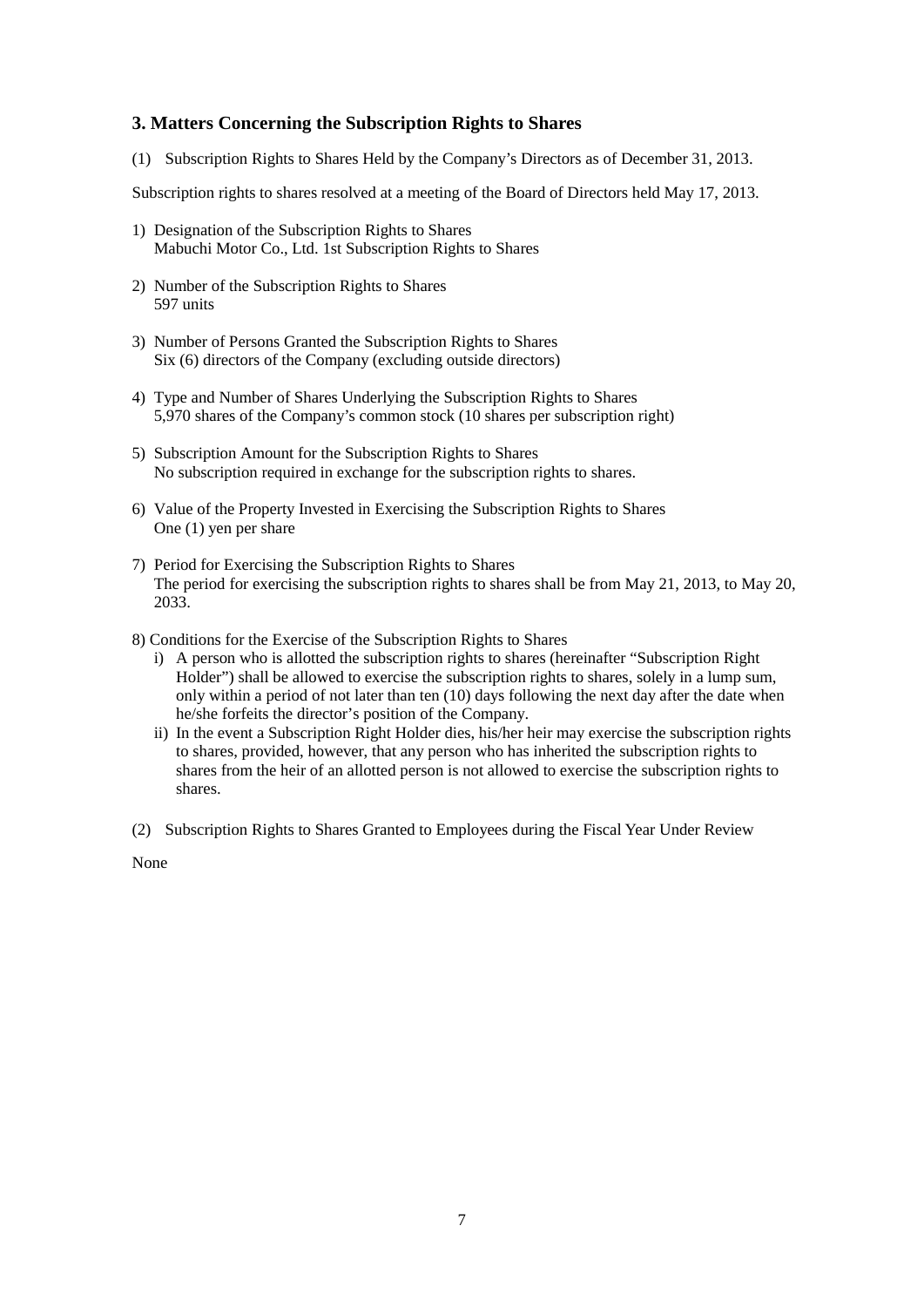# **4. Directors and Audit & Supervisory Board Members of the Company**

(1) Directors and Audit & Supervisory Board Members

(As of December 31, 2013)

| Position                                                   | Name               | Duty and<br><b>Significant Positions Concurrently Held</b>                                                                  |
|------------------------------------------------------------|--------------------|-----------------------------------------------------------------------------------------------------------------------------|
| Representative Director<br>and Chairman                    | Shinji Kamei       |                                                                                                                             |
| <b>Representative Director</b><br>and President            | Hiroo Okoshi       | President and CEO                                                                                                           |
| <b>Executive Managing</b><br>Director                      | Takashi Kamei      | Senior Managing Executive Officer and<br>General Manager of Operations Control<br>Headquarters, in charge of China business |
| Director                                                   | Tadashi Takahashi  | Executive Officer and General Manager of<br><b>Research and Development Headquarters</b>                                    |
| Director                                                   | Akihiko Kitahashi  | Executive Officer and General Manager of<br>Sales & Marketing Headquarters                                                  |
| Director                                                   | Masato Itokawa     | Executive Officer and General Manager of<br>Quality Assurance Dept., in charge of<br>Quality and Environmental Management   |
| Director                                                   | Iwao Nakamura      | Outside Director of NAGASE & CO., LTD.                                                                                      |
| Full-time Audit $\&$<br><b>Supervisory Board</b><br>Member | Masahiro Gennaka   |                                                                                                                             |
| Audit & Supervisory<br><b>Board Member</b>                 | Keiichi Horii      | Attorney, Joint Representative<br>South Toranomon Law Office                                                                |
| Audit & Supervisory<br><b>Board Member</b>                 | Nobutaka Motohashi | CPA.<br>Representative, Motohashi Nobutaka<br><b>Accounting Office</b><br>Outside Auditor of NAGAWA Co., Ltd.               |
| Audit & Supervisory<br><b>Board Member</b>                 | Toru Masuda        | Attorney,<br>Representative, Masuda Toru Law Office<br>Director, Juutaku Loan Servicer Ltd.                                 |

(Notes)

- 1. Director Iwao Nakamura is an outside director. The Company designated this one (1) outside director as an "independent officer" as stipulated by the Tokyo Stock Exchange and registered him thereat.
- 2. Audit & Supervisory Board Members Keiichi Horii, Nobutaka Motohashi and Toru Masuda are outside audit & supervisory board members. The Company designated these three outside audit & supervisory board members as "independent officers" as stipulated by the Tokyo Stock Exchange and registered them thereat.
- 3. Audit & Supervisory Board Member Masahiro Gennaka has experience in corporate management as a former Director and President of a subsidiary of the Company and significant knowledge of finance and accounting.
- 4. Audit & Supervisory Board Member Keiichi Horii is an attorney. He is familiar with corporate legal affairs and has significant knowledge of finance and accounting.
- 5. Audit & Supervisory Board Member Nobutaka Motohashi is a certified public accountant and has professional knowledge of finance and accounting.
- 6. Audit & supervisory board member Toru Masuda is an attorney. He is familiar with corporate legal affairs and has significant knowledge of finance and accounting.
- 7. Changes of Executive Officers
- 1) Representative Director and Chairman Takaichi Mabuchi, Executive Managing Director Nobuyo Habuchi, and Directors Akira Okuma and Kaoru Kato retired from their respective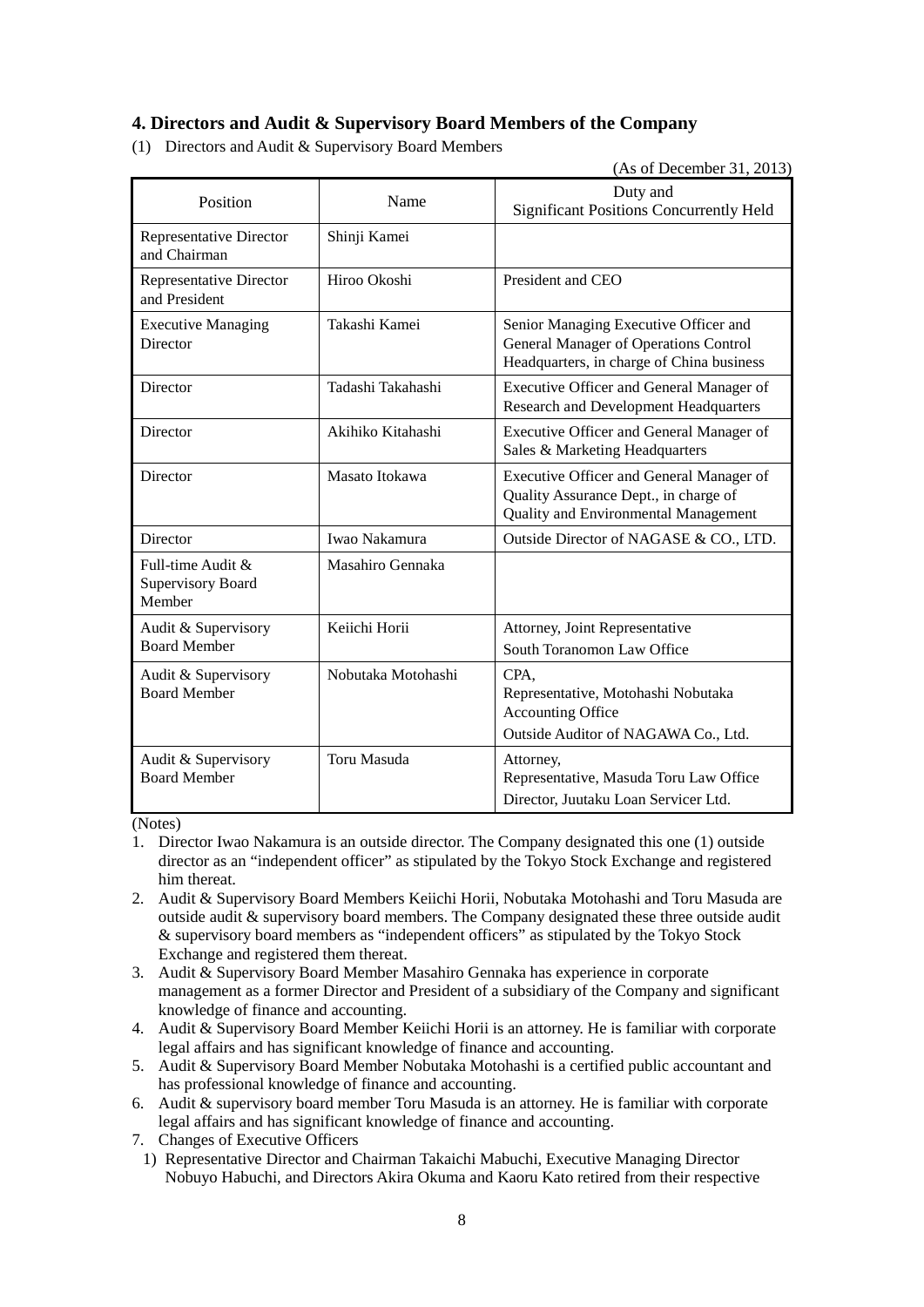positions due to expiry of tenure at the close of the 72nd Ordinary General Meeting of Shareholders held on March 28, 2013.

- 2) Tadashi Takahashi, Akihiko Kitahashi, Masato Itokawa, and Iwao Nakamura were newly elected as Director at the 72nd Ordinary General Meeting of Shareholders held on March 28, 2013, and assumed the positions as of the same date.
- 3) Representative Director and President Shinji Kamei was elected as Representative Director and Chairman; Director Hiroo Okoshi was elected as Representative Director and President; and Managing Director Takashi Kamei was elected as Executive Managing Director at the Board of Directors meeting held following the 72nd Ordinary General Meeting of Shareholders on March 28, 2013, and assumed the new positions as of the same date.
- 8. The Company reinforces both business execution and supervision functions by entrusting directors with strategic decision making and supervision and giving Executive Officers the authority of and responsibility for ordinary business execution. The Company also adopts the Executive Officer system to reinforce corporate governance.

| Name               | Areas of responsibility                                                                                 |
|--------------------|---------------------------------------------------------------------------------------------------------|
| Tadahito Iyoda     | Executive Officer and General Manager of Administration<br>Headquarters, in charge of Internal Controls |
| Chin Tai Yen       | Executive Officer; Chairman of the Board and President, MABUCHI<br>TAIWAN CO., LTD.                     |
| Katsuhiko Katayama | Executive Officer; Director of the Board and President, MABUCHI<br>MOTOR DALIAN CO., LTD.               |
| Tsuyoshi Nakamura  | Executive Officer and Deputy General Manager of Sales &<br><b>Marketing Headquarters</b>                |

Executive Officers who are not concurrently directors are as follows.

### (2) Remuneration Paid to Directors and Audit & Supervisory Board Members

### 1) Remuneration Paid

| Category                          | Number of persons<br>remunerated | Total amount of remuneration paid<br>(Millions of Yen) |
|-----------------------------------|----------------------------------|--------------------------------------------------------|
| <b>Directors</b>                  |                                  | 250                                                    |
| [of whom, Outside Directors]      | Η.                               | [5]                                                    |
| Audit & Supervisory Board Members | 4                                | 35                                                     |
| [of whom, Outside Audit &         | [3]                              | [23]                                                   |
| <b>Supervisory Board Members]</b> |                                  |                                                        |

(Notes)

- 2. The amount of remuneration paid above includes subscription rights to shares of 29 million yen, which were granted to six (6) directors (excluding outside directors) as stock options pursuant to a resolution at the Board of Directors meeting held on March 28, 2013.
- 3. The amount of remuneration for directors includes 74 million yen in accrued bonuses due to directors, which was recognized as an expense during the fiscal year under review.
- 4. The amount of remuneration for directors does not include their salaries for their service as the Company's employees, which is 46 million yen (paid to three [3] directors/employees).
- 5. In addition, retirement benefits amounting to 328 million yen were paid to two (2) directors who retired from office during the fiscal year under review. The corresponding amount of provision for directors' retirement benefits stated in a prior-period business report was deducted.
- 2) Policy for Decision Making on Remuneration, etc.

As a basic policy for determining remuneration for directors and audit & supervisory board members, the Company set the amount at an appropriate level to clarify the area of responsibility of each director, outside director or audit & supervisory board member in the group management, enhance the transparency of management, give them incentives for raising business performance and corporate value, and secure and maintain highly capable human resources.

<sup>1.</sup> The number of directors above includes four (4) directors who retired at the 72nd Ordinary General Meeting of Shareholders held on March 28, 2013.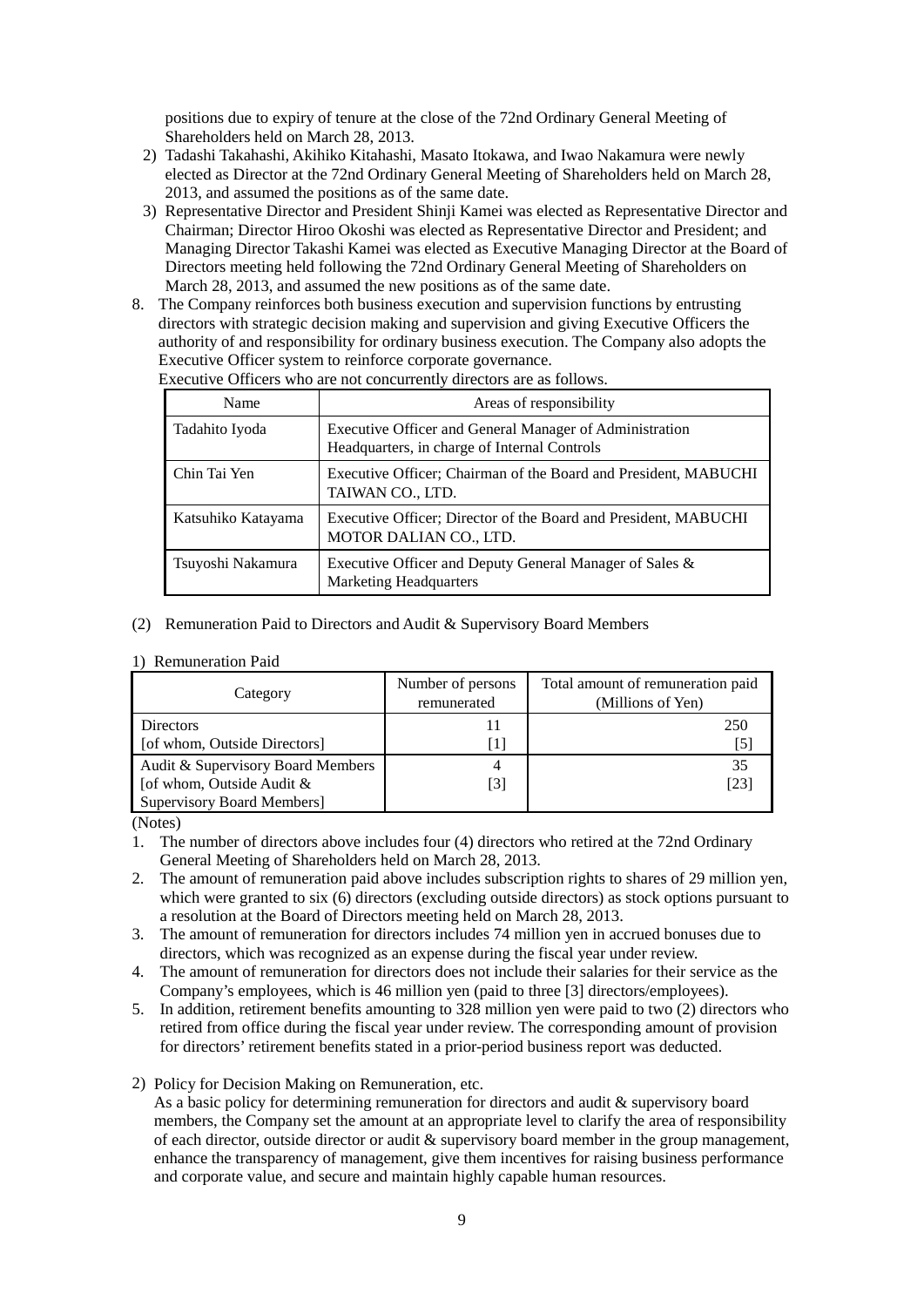At the 66th Ordinary General Meeting of Shareholders of the Company held on March 29, 2007, it was approved that the remuneration of directors (the ceiling amount of total remuneration) shall consist of monthly fixed payments within 15 million yen (excluding salaries for service as the Company's employees) and variable payments within 0.7% of consolidated net income for each business year (which does not include consolidated business results-based remuneration for directors) with a ceiling amount of 200 million yen. With regard to remuneration for audit & supervisory board members (the ceiling amount of total remuneration), a fixed monthly remuneration amount within 4 million yen was approved.

A fixed amount of remuneration for each director was determined, taking into account each director's position, assignment, other companies' standards and changes in the management environment, etc. The variable amounts are determined by each individual's business performance assessed using certain evaluation indices. With regard to remuneration for outside directors, because they are independent of business execution, fixed monthly remuneration that is not affected by business results is paid to each outside director.

As audit & supervisory board members are independent of business execution, like outside directors, fixed monthly remuneration that is not affected by business results is paid to each audit  $\&$  supervisory board member and the amount for each audit  $\&$  supervisory board member is determined by negotiation among the audit & supervisory board members.

Moreover, it was decided at the 72nd Ordinary General Meeting of Shareholders held on March 28, 2013, that stock-compensation-type stock options targeting directors of the Company (excluding outside directors) be implemented as the long-term incentives for directors, and that subscription rights to shares as stock options be allotted to the eligible directors within a cap of 60 million yen annually, separately from the aforementioned amount of remuneration. The decisions of the timing for granting the subscription rights to shares and their distribution to each director were also approved to be left to the resolution of the Board of Directors that is made based on the basic policy described above.

The retirement allowance system for directors and audit & supervisory board members was abolished at the closing of the 67th Ordinary General Meeting of Shareholders of the Company held on March 28, 2008.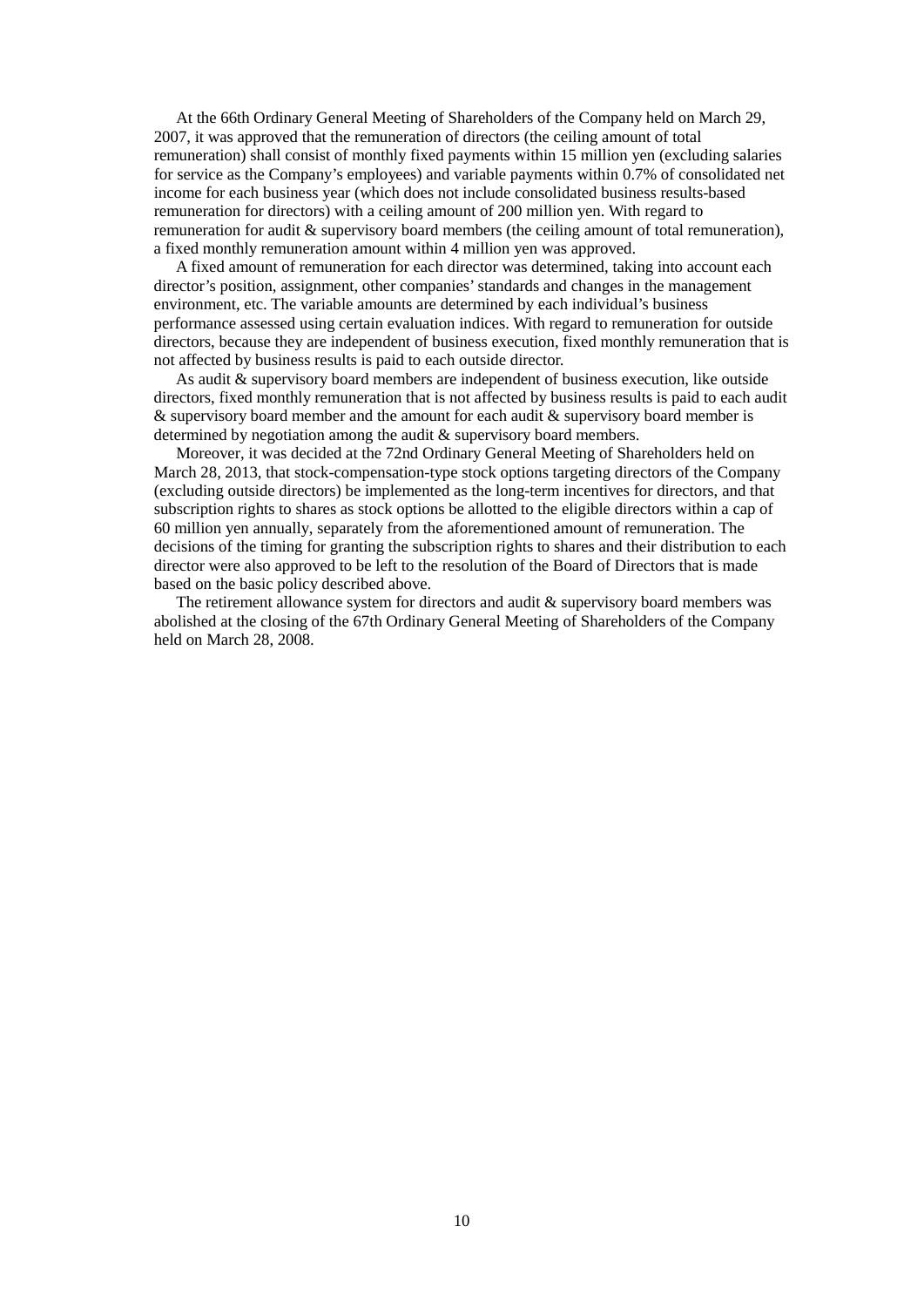- (3) Matters Concerning Outside Officers (Outside Directors and Audit & Supervisory Board Members)
- 1) Representative Positions at Different Companies Concurrently Assumed by the Company's Officers and the Relation between those Companies and MABUCHI MOTOR CO., LTD.
	- i) Director Iwao Nakamura also serves as an outside director at NAGASE & CO., LTD. There has been no trading or other special relationship between NAGASE & CO., LTD. and the Company.
	- ii) Audit & Supervisory Board Member Nobutaka Motohashi also serves as an outside auditor at NAGAWA Co., Ltd. There has been no trading or other special relationship between NAGAWA Co., Ltd. and the Company.
	- iii) Audit & Supervisory Board Member Toru Masuda also serves as a director of Juutaku Loan Servicer Ltd. There has been no trading or other special relationship between Juutaku Loan Servicer Ltd. and the Company.

|                     | Activities                                                                     |
|---------------------|--------------------------------------------------------------------------------|
| Director            | Attended 14 of the 15 meetings (attendance percentage 93%) of the Board of     |
| Iwao Nakamura       | Directors held since he had assumed the position of director on March 28,      |
|                     | 2013. Based on his ample experience as a company executive over the years      |
|                     | and from a position independent of the Company's management, he provided       |
|                     | advice and made propositions to ensure the legality, adequacy and fairness of  |
|                     | decision making and business execution.                                        |
| Audit &             | Attended 19 of the 20 meetings (attendance percentage 95%) of the Board of     |
| Supervisory         | Directors and all 9 meetings of the Audit & Supervisory Board held during the  |
| <b>Board Member</b> | fiscal year under review. Based on his ample experience and professional       |
| Keiichi Horii       | viewpoints on corporate legal affairs as an attorney and from a position       |
|                     | independent of the Company's management, he provided advice and made           |
|                     | propositions to ensure the legality, adequacy and fairness of decision making  |
|                     | and business execution.                                                        |
| Audit &             | Attended all 20 meetings of the Board of Directors and all 9 meetings of the   |
| Supervisory         | Audit & Supervisory Board held during the fiscal year under review. Based on   |
| <b>Board Member</b> | his ample experience and professional viewpoints in corporate accounting       |
| Nobutaka            | audits as a certified public accountant and from a position independent of the |
| Motohashi           | Company's management, he provided advice and made propositions to ensure       |
|                     | the legality, adequacy and fairness of decision making and business execution. |
| Audit &             | Attended all 20 meetings of the Board of Directors and all 9 meetings of the   |
| Supervisory         | Audit & Supervisory Board held during the fiscal year under review. Based on   |
| <b>Board Member</b> | his ample experience and professional viewpoints on corporate legal affairs as |
| Toru Masuda         | an attorney and from a position independent of the Company's management,       |
|                     | he provided advice and made propositions to ensure the legality, adequacy and  |
|                     | fairness of decision making and business execution.                            |

# 2) Major Activities during the Fiscal Year under Review

3) Outline of Limited Liability Agreements

As per Article 427, Paragraph 1, of the Companies Act and the Company's Articles of Incorporation, the Company entered into an agreement with one (1) outside director and three (3) outside audit & supervisory board members to limit their liabilities for damages as provided in Article 423, Paragraph 1, of the Companies Act. The limit of liabilities under the agreement shall be the amount set forth in the relevant laws and regulations.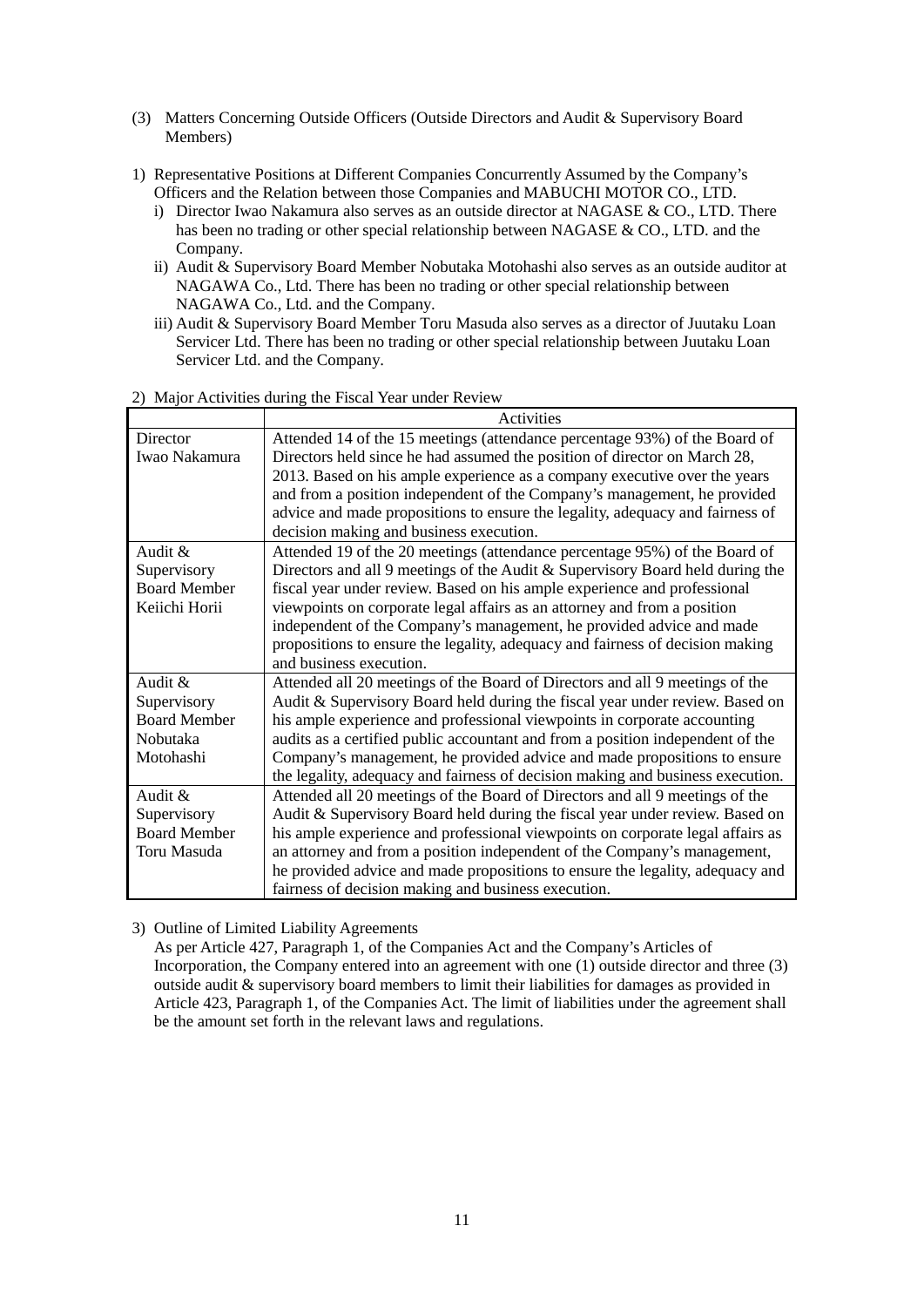## **Consolidated Balance Sheet**

(As of December 31, 2013)

|                                     |         |                                                        | (Millions of yen) |
|-------------------------------------|---------|--------------------------------------------------------|-------------------|
| Item                                | Amount  | Item                                                   | Amount            |
| (Assets)                            | 227,253 | (Liabilities)                                          | 18,461            |
| <b>Current assets</b>               | 160,862 | <b>Current liabilities</b>                             | 15,055            |
| Cash and bank deposits              | 101,053 | Trade notes and accounts payable                       | 5,637             |
| Trade notes and accounts receivable | 19,453  | Short-term loans payable                               | 113               |
| Short-term investments              | 12,113  | Accrued income taxes                                   | 2,241             |
| Merchandise and finished goods      | 16,819  | Accrued bonuses due to employees                       | 220               |
| Work in process                     | 1,262   | Accrued bonuses due to directors                       | 74                |
| Raw materials and supplies          | 6,071   | Deferred tax liabilities-current                       | 49                |
| Deferred tax assets-current         | 685     | Other current liabilities                              | 6,719             |
| Other current assets                | 3,461   | <b>Long-term liabilities</b>                           | 3,406             |
| Allowance for doubtful receivables  | (58)    | Long-term loans payable                                | 397               |
| <b>Fixed assets</b>                 | 66,390  | Allowance for retirement benefits for<br>employees     | 484               |
| Property, plant and equipment       | 45,014  | Asset retirement obligations                           | 22                |
| Buildings and structures            | 18,842  | Deferred tax liabilities-non-current                   | 2,193             |
| Machinery, equipment and vehicles   | 14,962  | Other long-term liabilities-non-current                | 308               |
| Tools, furniture and fixture        | 3,015   | (Net assets)                                           | 208,791           |
| Land                                | 6,029   | Shareholders' equity                                   | 201,529           |
| Construction in progress            | 2,163   | <b>Common stock</b>                                    | 20,704            |
| <b>Intangible assets</b>            | 794     | <b>Additional paid-in capital</b>                      | 20,419            |
| <b>Investments and other assets</b> | 20,582  | <b>Retained earnings</b>                               | 180,490           |
| Investment securities               | 19,176  | <b>Treasury stock</b>                                  | (20, 084)         |
| Long-term loans receivable          | 20      | Accumulated other comprehensive income                 | 7,232             |
| Deferred tax assets-non-current     | 325     | Net unrealized holding gains (losses) on<br>securities | 2,162             |
| Other investments and other assets  | 1,092   | Foreign currency translation adjustment                | 5,069             |
| Allowance for doubtful receivables  | (33)    | Subscription rights to shares                          | 29                |
| <b>Total assets</b>                 | 227,253 | <b>Total liabilities and net assets</b>                | 227,253           |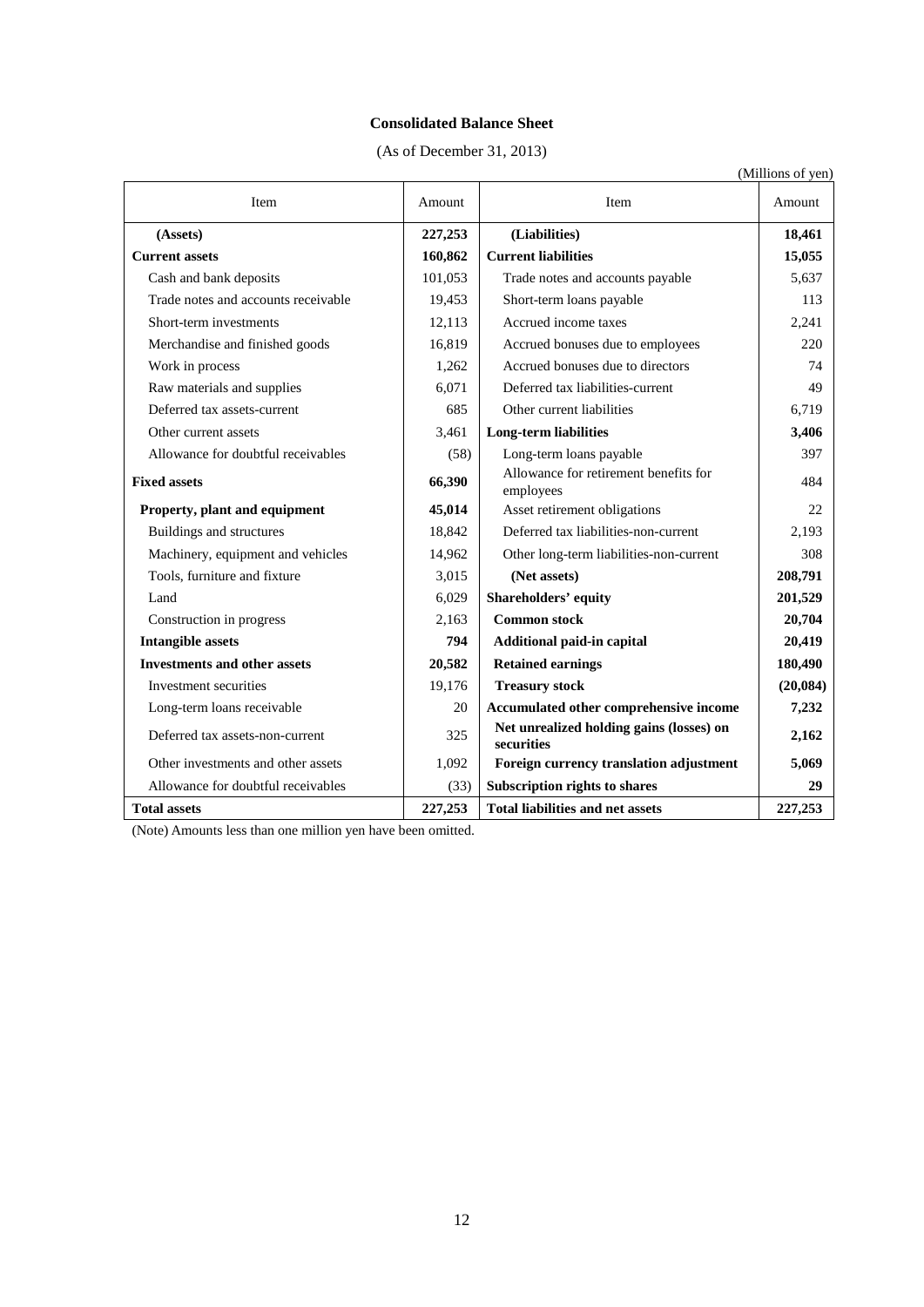# **Consolidated Statement of Income**

(For the year ended December 31, 2013)

|                                              |       | (Millions of yen) |  |
|----------------------------------------------|-------|-------------------|--|
| Item                                         |       | Amount            |  |
| <b>Net sales</b><br><b>Cost of sales</b>     |       | 108,401<br>81,546 |  |
| Gross profit                                 |       | 26,854            |  |
| Selling, general and administrative expenses |       | 17,519            |  |
| <b>Operating income</b>                      |       | 9,335             |  |
| Non-operating income                         |       |                   |  |
| Interest income                              | 490   |                   |  |
| Dividend income                              | 110   |                   |  |
| Foreign exchange gains                       | 5,624 |                   |  |
| Gain on sales of raw material scrap          | 1,182 |                   |  |
| Other                                        | 275   | 7,683             |  |
| Non-operating expenses                       |       |                   |  |
| Stock-related expenses                       | 45    |                   |  |
| Non-deductible consumption tax               | 119   |                   |  |
| Other                                        | 181   | 347               |  |
| <b>Ordinary</b> income                       |       | 16,672            |  |
| <b>Extraordinary income</b>                  |       |                   |  |
| Gain on disposal of fixed assets             | 77    |                   |  |
| Gain on sales of investment securities       | 13    | 90                |  |
| <b>Extraordinary loss</b>                    |       |                   |  |
| Loss on disposal of fixed assets             | 273   |                   |  |
| <b>Impairment</b> loss                       | 1,473 | 1,747             |  |
| Income before income taxes                   |       | 15,015            |  |
| Current                                      | 4.090 |                   |  |
| Deferred                                     | 405   | 4,496             |  |
| Income before minority interests             |       | 10,519            |  |
| <b>Net income</b>                            |       | 10,519            |  |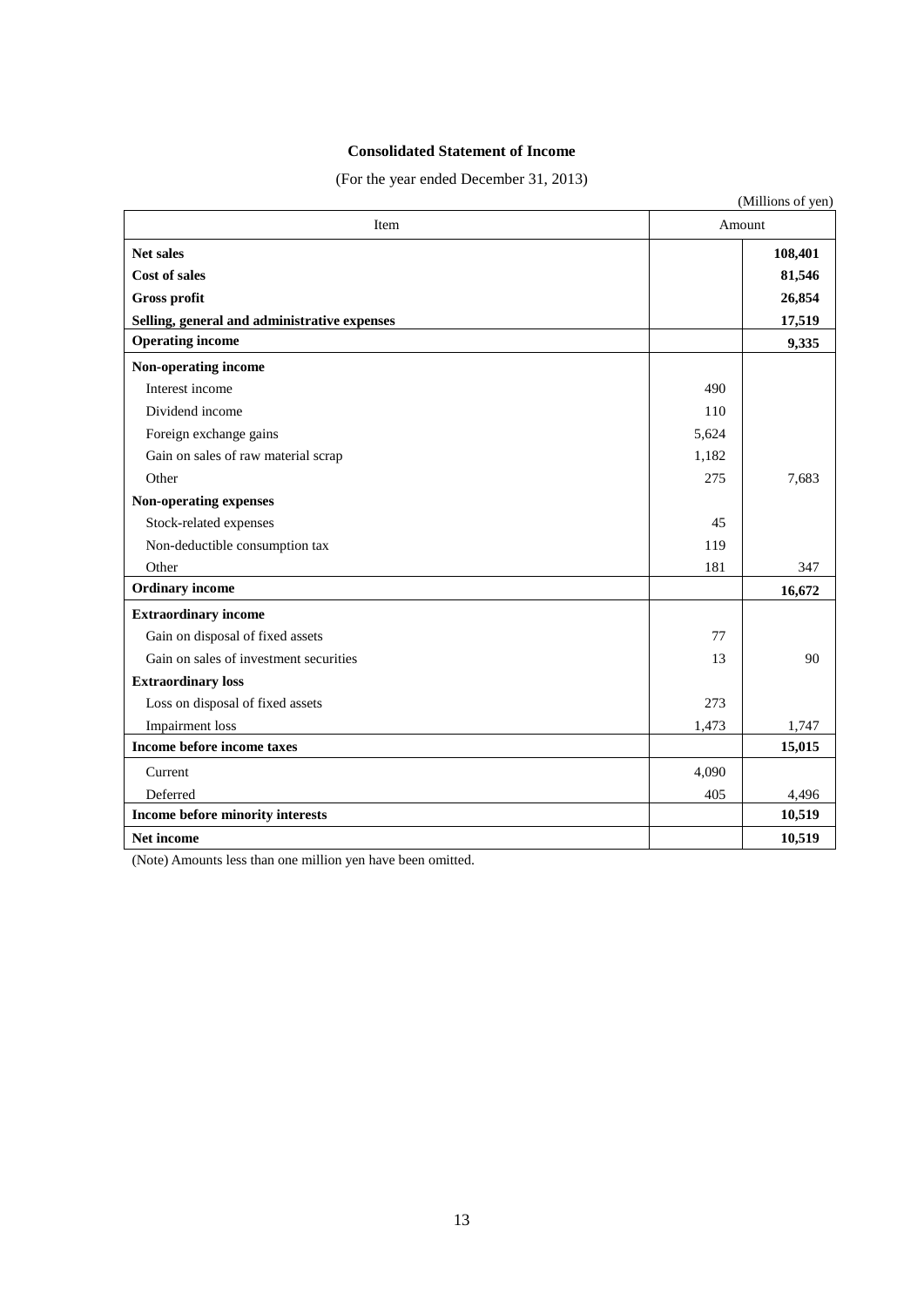# **Consolidated Statement of Changes in Net Assets**

(For the year ended December 31, 2013)

|                                                         |                      |                               |                      |                | (Millions of yen)                |
|---------------------------------------------------------|----------------------|-------------------------------|----------------------|----------------|----------------------------------|
|                                                         | Shareholders' equity |                               |                      |                |                                  |
|                                                         | Common<br>stock      | Additional<br>paid-in capital | Retained<br>earnings | Treasury stock | Total<br>shareholders'<br>equity |
| Beginning balance                                       | 20,704               | 20,419                        | 188,175              | (34,749)       | 194,551                          |
| Changes of items during the period                      |                      |                               |                      |                |                                  |
| Cash dividend (Note: 1)                                 |                      |                               | (1,751)              |                | (1,751)                          |
| Cash dividend<br>(Interim dividends)                    |                      |                               | (1,862)              |                | (1,862)                          |
| Net income                                              |                      |                               | 10,519               |                | 10,519                           |
| Purchase of treasury stock                              |                      |                               |                      | (575)          | (575)                            |
| Disposal of treasury stock                              |                      |                               | (231)                | 881            | 649                              |
| Cancellation of treasury stock                          |                      |                               | (14, 359)            | 14,359         |                                  |
| Net changes of items other than<br>shareholders' equity |                      |                               |                      |                |                                  |
| Total changes of items during the<br>period             |                      |                               | (7,685)              | 14,664         | 6,978                            |
| Ending balance                                          | 20,704               | 20,419                        | 180,490              | (20,084)       | 201,529                          |

|                                                         |                                                              |                                                   |                                                          |                                     | (Millions of yen)   |
|---------------------------------------------------------|--------------------------------------------------------------|---------------------------------------------------|----------------------------------------------------------|-------------------------------------|---------------------|
|                                                         |                                                              | Accumulated other comprehensive income            |                                                          |                                     |                     |
|                                                         | Net unrealized<br>holding gains<br>(losses) on<br>securities | Foreign<br>currency<br>translation<br>adjustments | Total<br>accumulated<br>other<br>comprehensive<br>income | Subscription<br>rights to<br>shares | Total net<br>assets |
| Beginning balance                                       | (158)                                                        | (13,020)                                          | (13, 179)                                                |                                     | 181,372             |
| Changes of items during the period                      |                                                              |                                                   |                                                          |                                     |                     |
| Cash dividend (Note: 1)                                 |                                                              |                                                   |                                                          |                                     | (1,751)             |
| Cash dividend<br>(Interim dividends)                    |                                                              |                                                   |                                                          |                                     | (1,862)             |
| Net income                                              |                                                              |                                                   |                                                          |                                     | 10,519              |
| Purchase of treasury stock                              |                                                              |                                                   |                                                          |                                     | (575)               |
| Disposal of treasury stock                              |                                                              |                                                   |                                                          |                                     | 649                 |
| Cancellation of treasury stock                          |                                                              |                                                   |                                                          |                                     |                     |
| Net changes of items other than<br>shareholders' equity | 2,321                                                        | 18,089                                            | 20,411                                                   | 29                                  | 20,440              |
| Total changes of items during the<br>period             | 2,321                                                        | 18,089                                            | 20,411                                                   | 29                                  | 27,419              |
| Ending balance                                          | 2,162                                                        | 5,069                                             | 7,232                                                    | 29                                  | 208,791             |

(Notes)

1. The dividends were paid as appropriations of retained earnings based on a resolution at the ordinary general meeting of shareholders held in March 2013.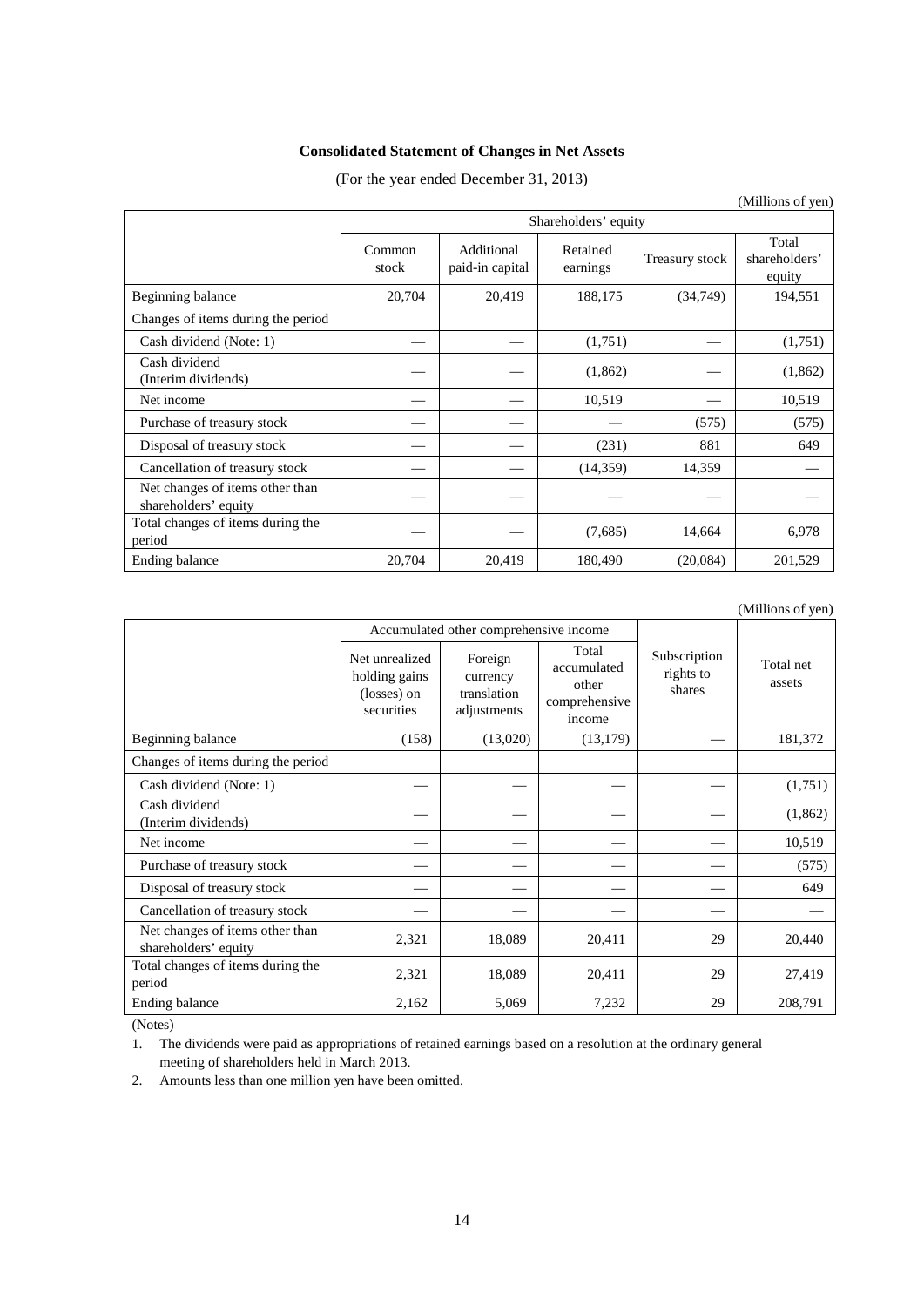### <Reference>

# **Consolidated Statements of Comprehensive Income**

(For the year ended December 31, 2013)

|                                                           | (Millions of yen) |
|-----------------------------------------------------------|-------------------|
| Item                                                      | Amount            |
| Income before minority interests                          | 10,519            |
| Other comprehensive income                                |                   |
| Net unrealized holding gains (losses) on securities       | 2,321             |
| Foreign currency translation adjustment                   | 18,089            |
| Total other comprehensive income                          | 20,411            |
| <b>Comprehensive income</b>                               | 30,930            |
| Comprehensive income attributable to                      |                   |
| Comprehensive income attributable to owners of the parent | 30,930            |
| Comprehensive income attributable to minority interests   |                   |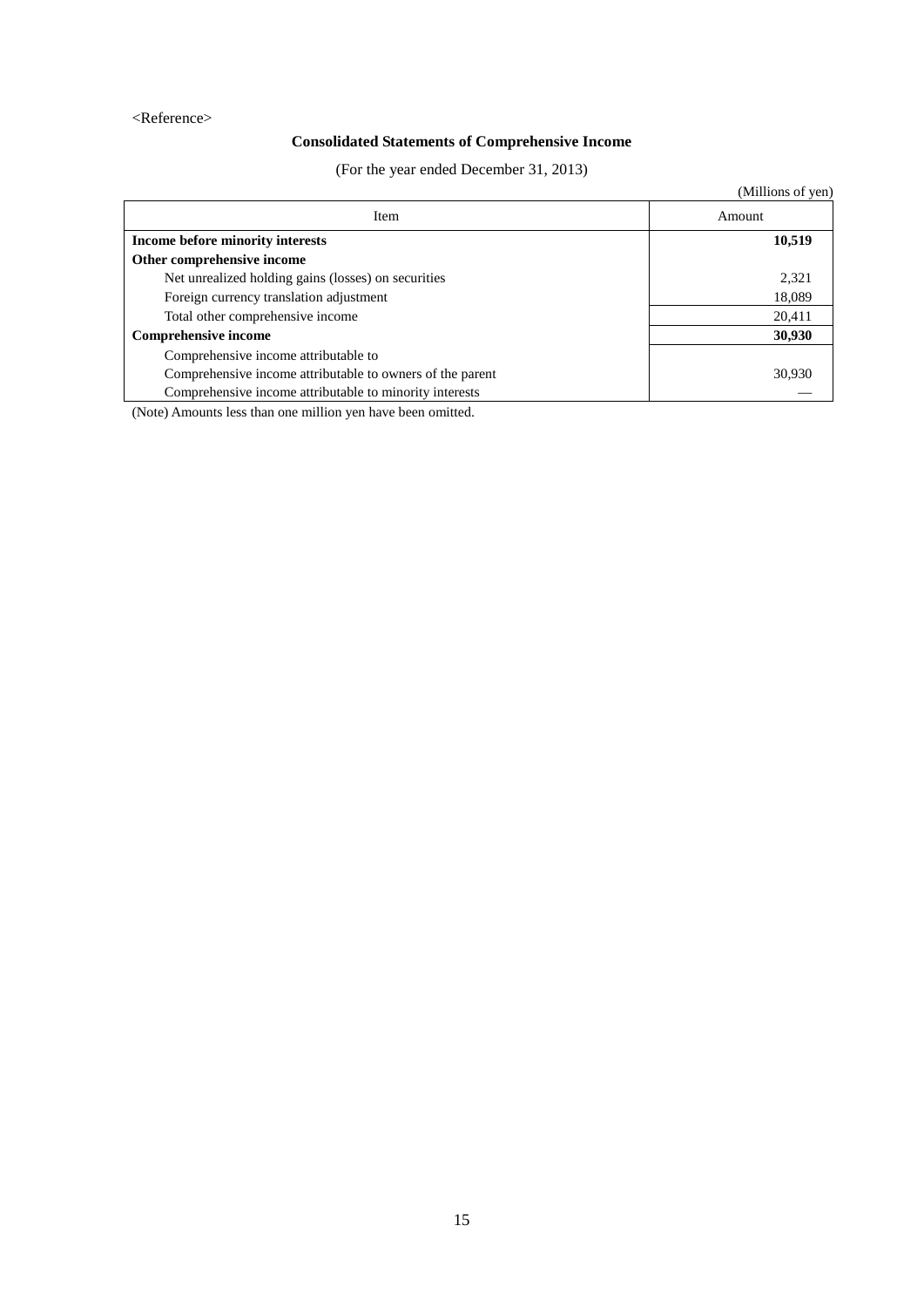### <Reference>

# **Consolidated Statement of Cash Flows**

(For the year ended December 31, 2013)

|                                                                          | (Millions of yen) |
|--------------------------------------------------------------------------|-------------------|
| Item                                                                     | Amount            |
| <b>Cash flows from operating activities</b>                              |                   |
| Income before income taxes                                               | 15,015            |
| Depreciation and amortization                                            | 4,571             |
| Impairment loss                                                          | 1,473             |
| Increase (Decrease) in allowance for retirement benefits, net payments   | 32                |
| Interest and dividends income                                            | (600)             |
| Foreign exchange losses (gains)                                          | (1, 877)          |
| Loss (Gain) on sales of short-term investments and investment securities | (13)              |
| Loss (Gain) on disposal of fixed assets                                  | 196               |
| Increase (Decrease) in provision for business structure improvement      | (1,290)           |
| Decrease (Increase) in trade notes and accounts receivable               | (1,823)           |
| Decrease (Increase) in inventories                                       | 1,226             |
| Increase (Decrease) in trade notes and accounts payable                  | 221               |
| Other, net                                                               | (1,534)           |
| Sub total                                                                | 15,597            |
| Interest and dividends received                                          | 611               |
| Payments for directors' retirement benefits                              | (935)             |
| Income taxes paid                                                        | (3,522)           |
| Net cash provided by operating activities                                | 11,750            |
| <b>Cash flows from investing activities</b>                              |                   |
| Increase of time deposits                                                | (8,128)           |
| Proceeds from withdrawal of time deposits                                | 7,437             |
| Purchase of short-term investments                                       | (5,901)           |
| Proceeds from sales of short-term investments                            | 10,180            |
| Purchase of fixed assets                                                 | (5,658)           |
| Proceeds from sales of fixed assets                                      | 95                |
| Purchase of investment securities                                        | (1,703)           |
| Proceeds from sales of investment securities                             | 8,020             |
| Other, net                                                               | (77)              |
| Net cash provided by investing activities                                | 4,264             |
| <b>Cash flows from financing activities</b>                              |                   |
| Repayment of long-term loans payable                                     | (56)              |
| Proceeds from long-term loans payable                                    | 567               |
| Cash dividends paid                                                      | (3,617)           |
| Purchase of treasury stock                                               | (575)             |
| Proceeds from sales of treasury stock                                    | 649               |
| Net cash used in financing activities                                    | (3,031)           |
| Effect of exchange rate changes on cash and cash equivalents             | 9,575             |
| Net increase (decrease) in cash and cash equivalents                     | 22,557            |
| Cash and cash equivalents at beginning of period                         | 79,904            |
| Cash and cash equivalents at end of period                               | 102,462           |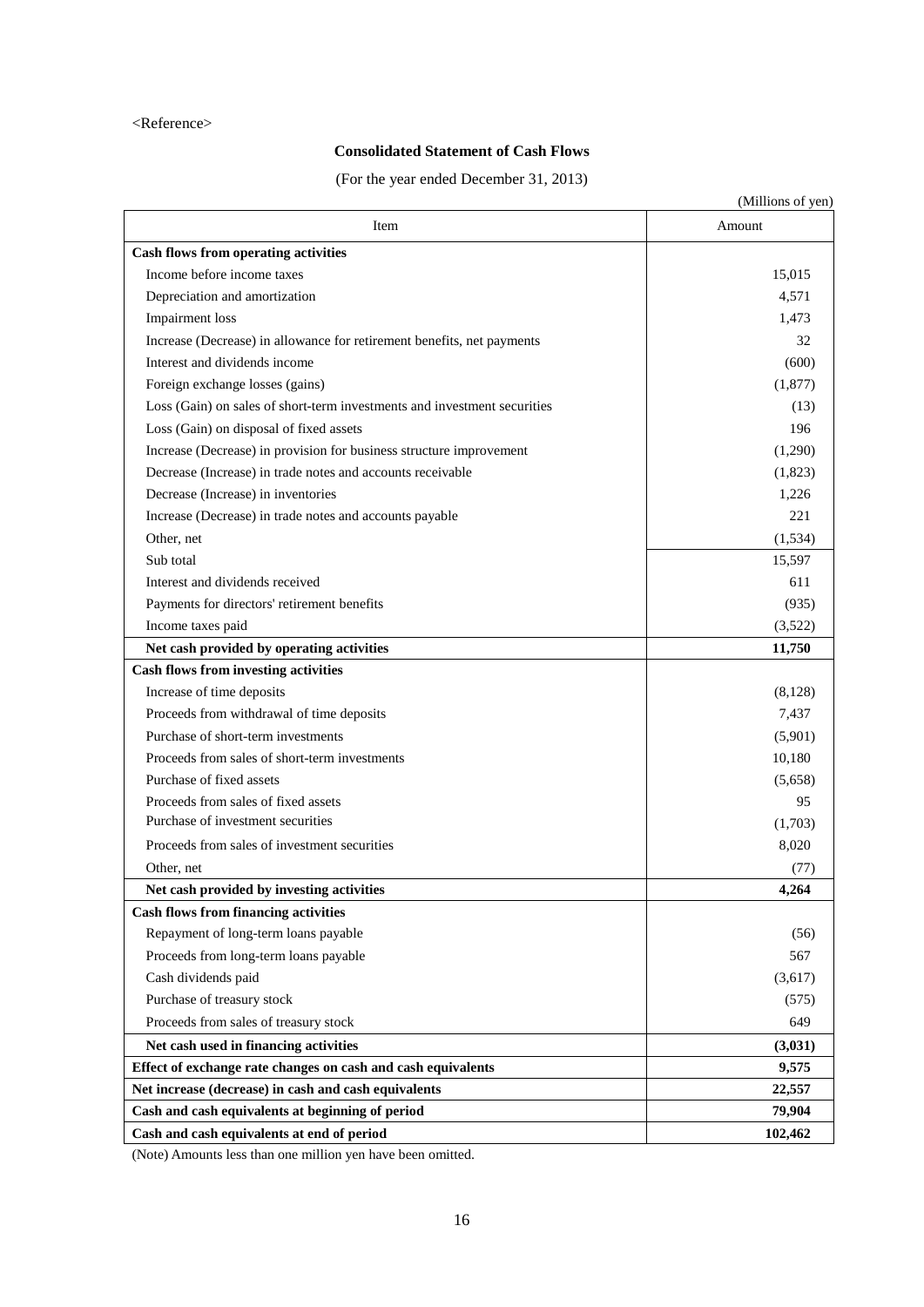# **Non-Consolidated Balance Sheet**

| (As of December 31, 2013) |  |  |
|---------------------------|--|--|
|---------------------------|--|--|

|                                                          |                 |                                                        | (Millions of yen) |
|----------------------------------------------------------|-----------------|--------------------------------------------------------|-------------------|
| Item                                                     | Amount          | Item                                                   | Amount            |
| (Assets)                                                 | 157,465         | (Liabilities)                                          | 12,083            |
| <b>Current assets</b>                                    | 90,839          | <b>Current liabilities</b>                             | 10,398            |
| Cash and bank deposits                                   | 54,455          | Accounts payable                                       | 7,098             |
| Trade notes receivable                                   | 218             | Short-term loans payable                               | 113               |
| Accounts receivable                                      | 21,558          | Accounts payable-other                                 | 525               |
| Short-term investments                                   | 12,113          | Accrued expenses                                       | 425               |
| Merchandise and finished goods                           | 1,346           | Accrued income taxes                                   | 1,737             |
| Work in process                                          | 44              | Accrued bonuses due to employees                       | 220               |
| Raw materials and supplies                               | 644             | Accrued bonuses due to directors                       | 74                |
| Other current assets                                     | 479             | Deferred tax liabilities-current                       | 0                 |
| Allowance for doubtful receivables                       | (22)            | Other current liabilities                              | 202               |
| <b>Fixed assets</b>                                      | 66,626          | Long-term liabilities                                  | 1,685             |
| Property, plant and equipment                            | 16,086          | Long-term loans payable                                | 397               |
| <b>Buildings</b>                                         | 8,944           | Allowance for retirement benefits for<br>employees     | 141               |
| <b>Structures</b>                                        | 454             | Asset retirement obligations                           | 22                |
| Machinery and equipment                                  | 319             | Deferred tax liabilities-non-current                   | 832               |
| Vehicles                                                 | 14              | Other long-term liabilities-non-current                | 290               |
| Tools, furniture and fixture                             | 347             | (Net assets)                                           | 145,382           |
| Land                                                     | 5,996           | Shareholders' equity                                   | 143,191           |
| Construction in progress                                 | 10              | <b>Common stock</b>                                    | 20,704            |
| <b>Intangible assets</b>                                 | $7\phantom{.0}$ | Additional paid-in capital                             | 20,419            |
| <b>Investments and other assets</b>                      | 50,532          | Legal capital surplus                                  | 20,419            |
| Investment securities                                    | 19,096          | <b>Retained earnings</b>                               | 122,151           |
| Stocks of subsidiaries and affiliates                    | 13,567          | Legal retained earnings                                | 3,819             |
| Investments in capital of subsidiaries and<br>affiliates | 17,821          | Other legal retained earnings                          | 118,332           |
| Other investments and other assets                       | 81              | Reserve for the reduction of fixed assets              | 138               |
| Allowance for doubtful receivables                       | (33)            | General reserve                                        | 170,119           |
|                                                          |                 | Retained earnings carried forward                      | (51, 925)         |
|                                                          |                 | <b>Treasury stock</b>                                  | (20, 084)         |
|                                                          |                 | <b>Revaluation/translation adjustments</b>             | 2,160             |
|                                                          |                 | Net unrealized holding gains (losses) on<br>securities | 2,160             |
|                                                          |                 | <b>Subscription rights to shares</b>                   | 29                |
| <b>Total assets</b>                                      | 157,465         | <b>Total liabilities and net assets</b>                | 157,465           |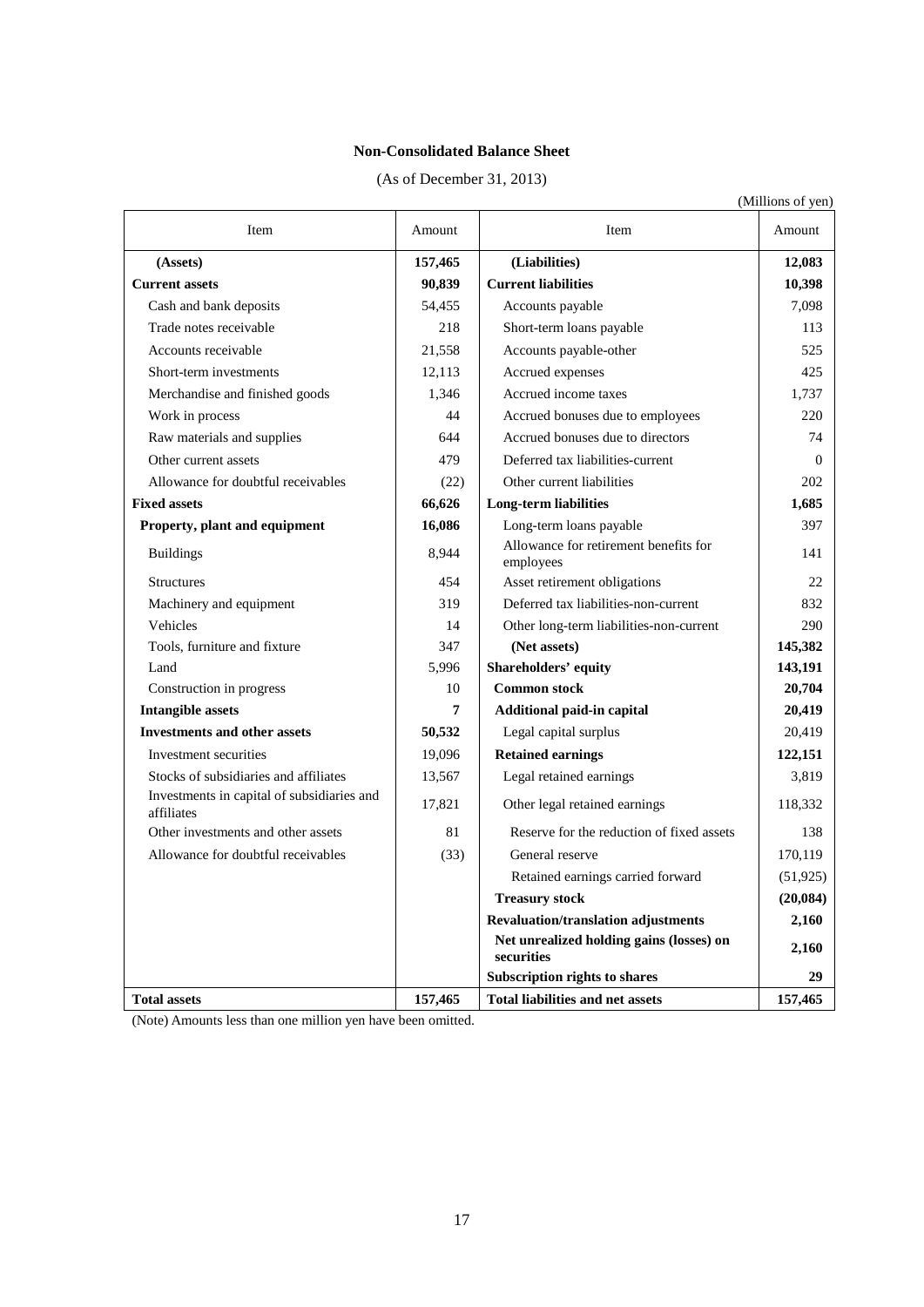## **Non-Consolidated Statement of Income**

(For the year ended December 31, 2013)

| (Millions of yen)                            |              |        |  |  |
|----------------------------------------------|--------------|--------|--|--|
| Item                                         |              | Amount |  |  |
| <b>Net sales</b>                             |              | 80,725 |  |  |
| <b>Cost of sales</b>                         |              | 68,005 |  |  |
| <b>Gross profit</b>                          |              | 12,719 |  |  |
| Selling, general and administrative expenses |              | 11,310 |  |  |
| <b>Operating income</b>                      |              | 1,409  |  |  |
| Non-operating income                         |              |        |  |  |
| Interest income                              | 13           |        |  |  |
| Interest on short-term investments           | 175          |        |  |  |
| Dividend income                              | 5,116        |        |  |  |
| Foreign exchange gains                       | 5,841        |        |  |  |
| Other                                        | 224          | 11,372 |  |  |
| Non-operating expenses                       |              |        |  |  |
| Stock-related expenses                       | 45           |        |  |  |
| Other                                        | 66           | 112    |  |  |
| <b>Ordinary income</b>                       |              | 12,669 |  |  |
| <b>Extraordinary income</b>                  |              |        |  |  |
| Gain on sales of investment securities       | 13           |        |  |  |
| Gain on disposal of fixed assets             | $\Omega$     | 14     |  |  |
| <b>Extraordinary loss</b>                    |              |        |  |  |
| Loss on disposal of fixed assets             | $\mathbf{1}$ | 1      |  |  |
| Income before income taxes                   |              | 12,681 |  |  |
| Current                                      | 2,430        |        |  |  |
| Deferred                                     | 3            | 2,433  |  |  |
| Net income                                   |              | 10,248 |  |  |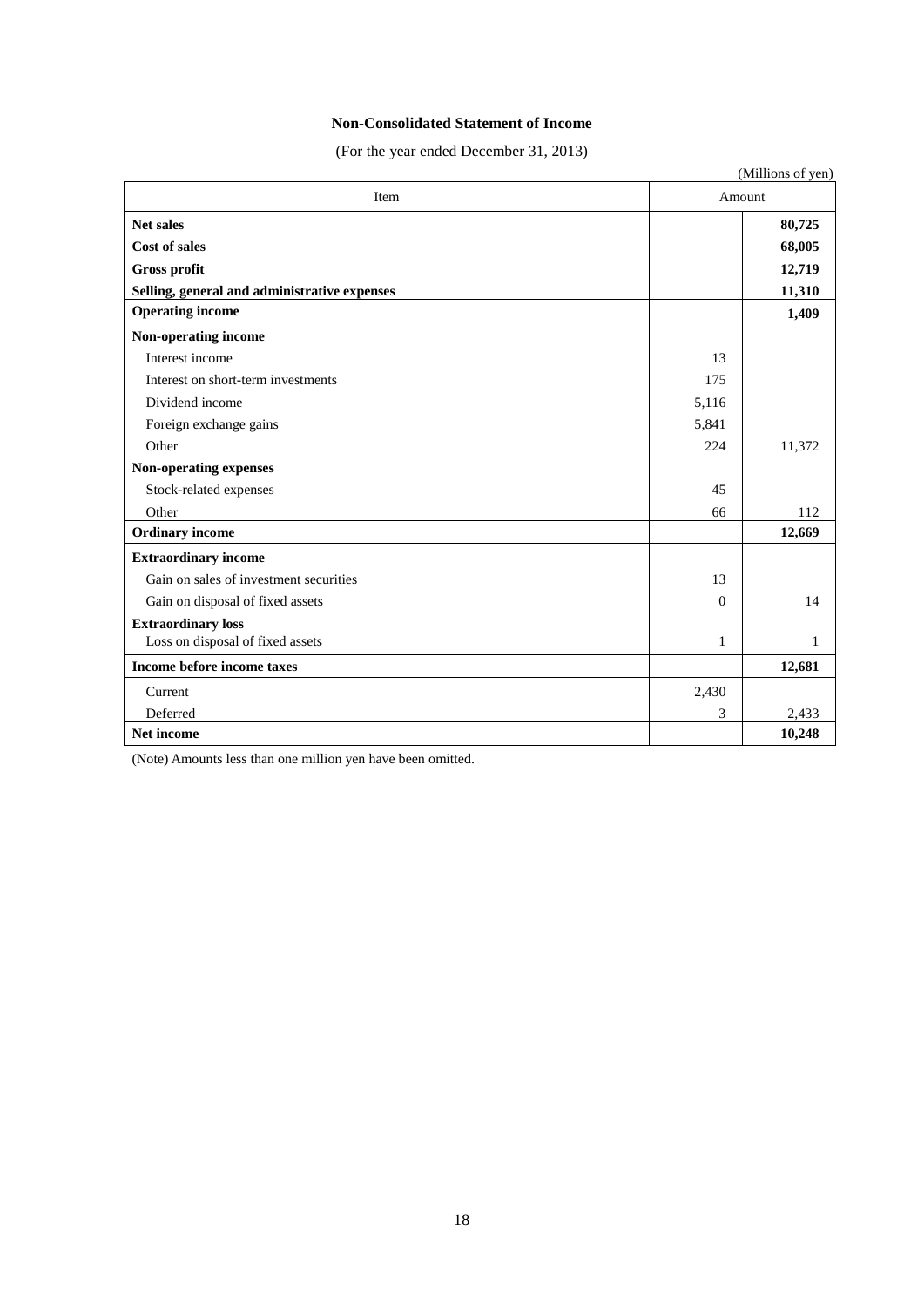# **Non-Consolidated Statement of Changes in Net Assets**

(For the year ended December 31, 2013)

|                                                          |                      |                            |                                     | (Millions of yen)          |  |
|----------------------------------------------------------|----------------------|----------------------------|-------------------------------------|----------------------------|--|
|                                                          | Shareholders' equity |                            |                                     |                            |  |
|                                                          |                      | Additional paid-in capital | Retained earnings                   |                            |  |
|                                                          | Common stock         | Legal capital<br>surplus   | Total additional<br>paid-in capital | Legal retained<br>earnings |  |
| Beginning balance                                        | 20,704               | 20,419                     | 20,419                              | 3,819                      |  |
| Changes of items during the period                       |                      |                            |                                     |                            |  |
| Cash dividend (Note: 1)                                  |                      |                            |                                     |                            |  |
| Cash dividend<br>(Interim dividends)                     |                      |                            |                                     |                            |  |
| Net income                                               |                      |                            |                                     |                            |  |
| Purchase of treasury stock                               |                      |                            |                                     |                            |  |
| Disposal of treasury stock                               |                      |                            |                                     |                            |  |
| Cancellation of treasury stock                           |                      |                            |                                     |                            |  |
| Reversal of reserve for the<br>reduction of fixed assets |                      |                            |                                     |                            |  |
| Net changes of items other than<br>shareholders' equity  |                      |                            |                                     |                            |  |
| Total changes of items during the<br>period              |                      |                            |                                     |                            |  |
| Ending balance                                           | 20,704               | 20,419                     | 20,419                              | 3,819                      |  |

(Millions of yen)

|                                                          | Shareholders' equity                            |                 |                                      |                            |  |  |
|----------------------------------------------------------|-------------------------------------------------|-----------------|--------------------------------------|----------------------------|--|--|
|                                                          | Retained earnings                               |                 |                                      |                            |  |  |
|                                                          | Other legal retained earnings                   |                 |                                      |                            |  |  |
|                                                          | Reserve for the<br>reduction of<br>fixed assets | General reserve | Retained earnings<br>carried forward | Total retained<br>earnings |  |  |
| Beginning balance                                        | 143                                             | 170,119         | (43, 974)                            | 130,108                    |  |  |
| Changes of items during the period                       |                                                 |                 |                                      |                            |  |  |
| Cash dividend (Note: 1)                                  |                                                 |                 | (1,751)                              | (1,751)                    |  |  |
| Cash dividend<br>(Interim dividends)                     |                                                 |                 | (1,862)                              | (1,862)                    |  |  |
| Net income                                               |                                                 |                 | 10,248                               | 10,248                     |  |  |
| Purchase of treasury stock                               |                                                 |                 |                                      |                            |  |  |
| Disposal of treasury stock                               |                                                 |                 | (231)                                | (231)                      |  |  |
| Cancellation of treasury stock                           |                                                 |                 | (14,359)                             | (14, 359)                  |  |  |
| Reversal of reserve for the<br>reduction of fixed assets | (4)                                             |                 | 4                                    |                            |  |  |
| Net changes of items other than<br>shareholders' equity  |                                                 |                 |                                      |                            |  |  |
| Total changes of items during the<br>period              | (4)                                             |                 | (7,951)                              | (7,956)                    |  |  |
| Ending balance                                           | 138                                             | 170,119         | (51, 925)                            | 122,151                    |  |  |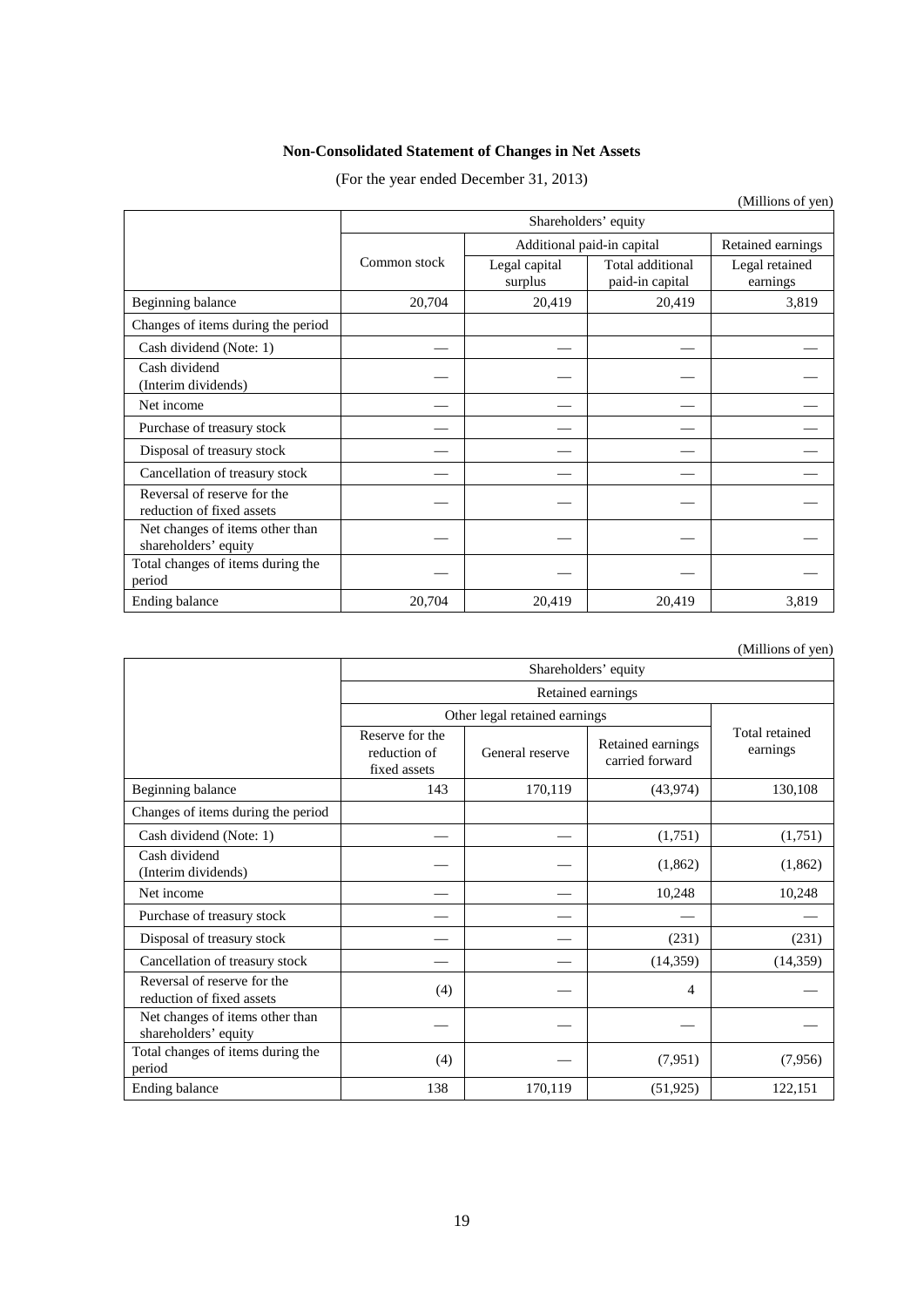| (Millions of yen)                                        |                      |                                  |                                                              |                                                     |                          |                     |  |
|----------------------------------------------------------|----------------------|----------------------------------|--------------------------------------------------------------|-----------------------------------------------------|--------------------------|---------------------|--|
|                                                          | Shareholders' equity |                                  | Revaluation/translation                                      |                                                     | Subscrip-                |                     |  |
|                                                          |                      |                                  | adjustments                                                  |                                                     |                          |                     |  |
|                                                          | Treasury<br>stock    | Total<br>shareholders'<br>equity | Net unrealized<br>holding gains<br>(losses) on<br>securities | Total<br>revaluation/<br>translation<br>adjustments | tion rights<br>to shares | Total net<br>assets |  |
| Beginning balance                                        | (34, 749)            | 136,483                          | (159)                                                        | (159)                                               |                          | 136,323             |  |
| Changes of items during the period                       |                      |                                  |                                                              |                                                     |                          |                     |  |
| Cash dividend (Note: 1)                                  |                      | (1,751)                          |                                                              |                                                     |                          | (1,751)             |  |
| Cash dividend<br>(Interim dividends)                     |                      | (1,862)                          |                                                              |                                                     |                          | (1,862)             |  |
| Net income                                               |                      | 10,248                           |                                                              |                                                     |                          | 10,248              |  |
| Purchase of treasury stock                               | (575)                | (575)                            |                                                              |                                                     |                          | (575)               |  |
| Disposal of treasury stock                               | 881                  | 649                              |                                                              |                                                     |                          | 649                 |  |
| Cancellation of treasury stock                           | 14,359               |                                  |                                                              |                                                     |                          |                     |  |
| Reversal of reserve for the<br>reduction of fixed assets |                      |                                  |                                                              |                                                     |                          |                     |  |
| Net changes of items other than<br>shareholders' equity  |                      |                                  | 2,320                                                        | 2,320                                               | 29                       | 2,350               |  |
| Total changes of items during the<br>period              | 14,664               | 6,708                            | 2,320                                                        | 2,320                                               | 29                       | 9,058               |  |
| Ending balance                                           | (20,084)             | 143,191                          | 2,160                                                        | 2.160                                               | 29                       | 145,382             |  |

(Notes)

1. The dividends were paid as appropriations of retained earnings based on a resolution at the ordinary general meeting of shareholders held in March 2013.